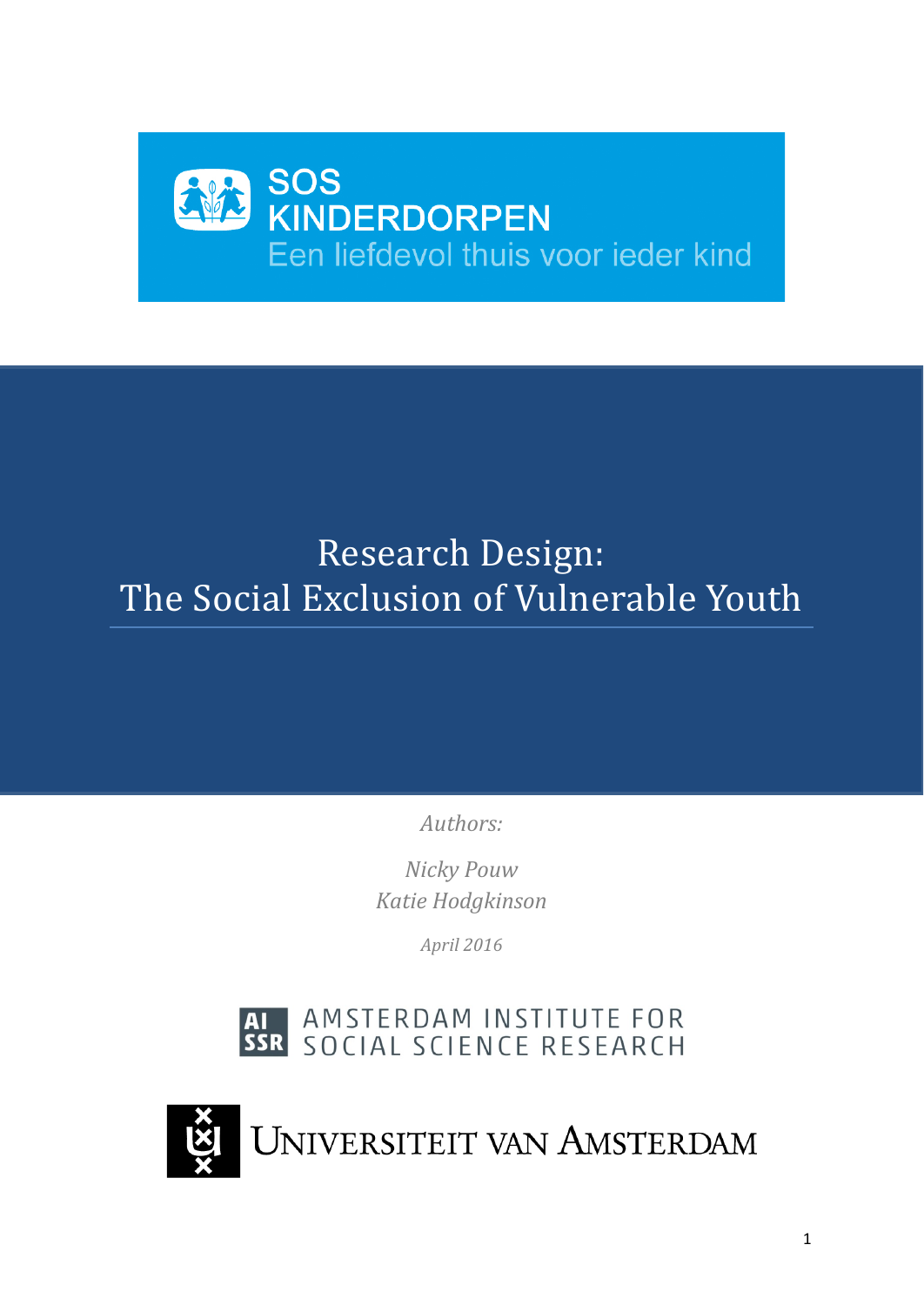# **Table of Contents**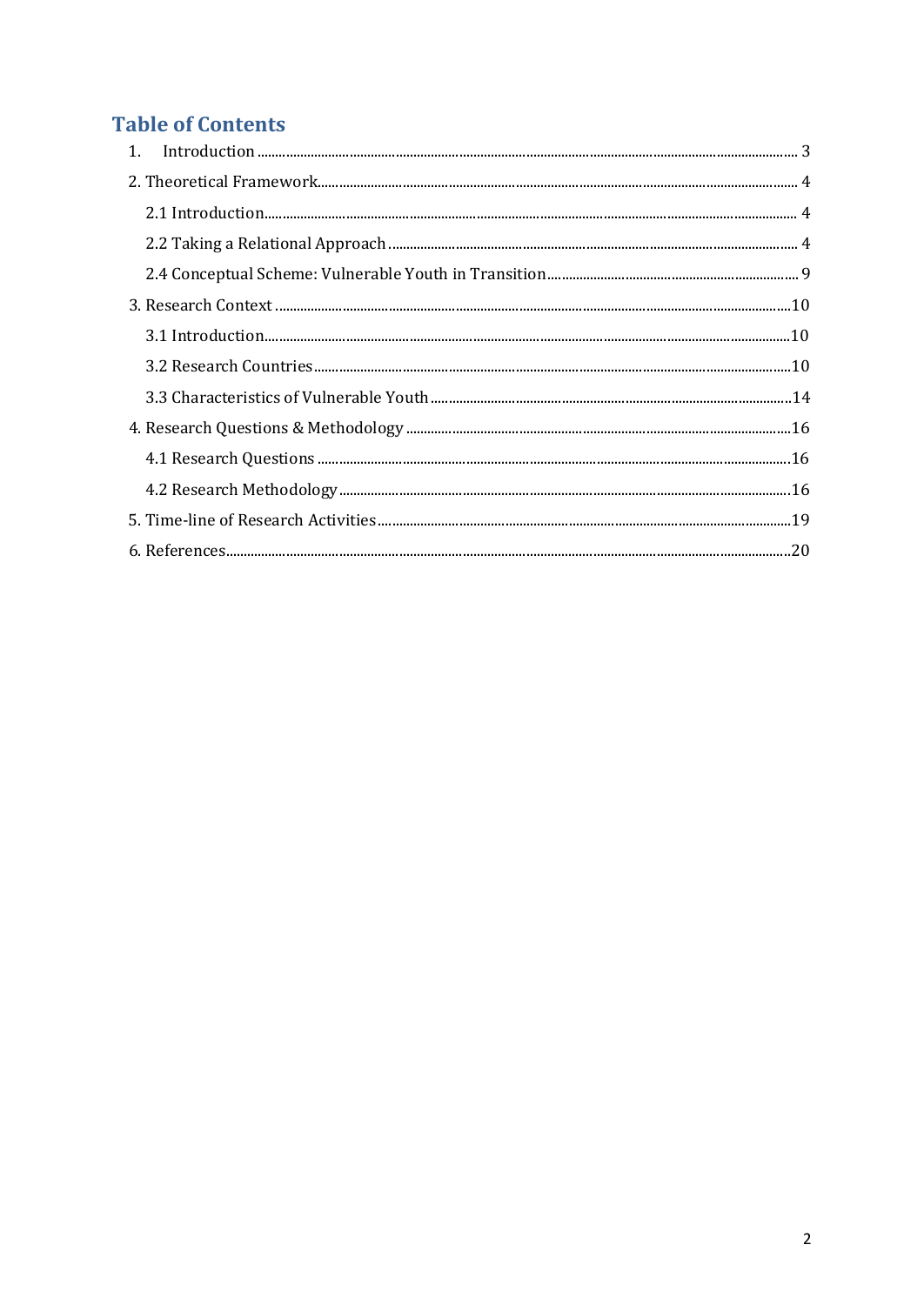# <span id="page-2-0"></span>**1. Introduction**

The objective of the research is to conduct a longer-term study on the social exclusion of vulnerable youth. Vulnerable youth in this study is defined as youth in and from alternative/ informal care settings (beyond SOS Children's Villages) and in vulnerable families at risk of losing parental care. There is a notion that this category of youth is outside the scope and statistics of SOS Children's Villages and most other organization and institutions, yet they deserve attention since they seem to suffer from psychological problems and face constrained opportunities later on in life when seeking higher education, employment, access to social and professional networks, and building a family life.

The underlying approach of the research aligns with the new Sustainable Development Goals 'Leave no one behind' mission and resonates with donor interests. The UN Guideline for the Alternative Care of Children (2010) follow a Human Rights-based approach, which remains key to the mission goal of SOS Children's Villages. At the same time, a more comprehensive approach to child 'wellbeing' (social and emotional) and sustainability (of care, livelihood, etc.) is currently advocated under an Inclusive Development approach. This research builds upon both approaches in an integrated and well-focused manner.

This research focuses on vulnerable youth, specifically on young people who have lost or are at risk of losing parental care. The social exclusion of vulnerable youth is a context specific problem, but the mechanisms underlying the problem show resemblance across different countries and locations. Social exclusion of vulnerable youth occurs in poverty struck, developing countries, but is also experienced in rich countries. If youth is not faring well, this poses present and future challenges to social, political and economic performance and stability. In the scant literature that is available on the topic of social exclusion of vulnerable youth, the following knowledge gaps have been identified:

(1) Empirical evidence on vulnerable youth (i) in and from an alternative/informal care setting and (ii) in vulnerable families at risk of losing parental care, being actually socially excluded and marginalized

(2) A deeper understanding of how, why and by whom social exclusion/self-exclusion of vulnerable youth takes place, and to what extent

(3) Lack of knowledge on how vulnerable youth are faring later on in life after leaving care – in terms of their employability, income, social status, family building, access to social institutions and networks and social/psychological skills (self-esteem etc).

 $(4)$ . How  $(2)$  and  $(3)$  differ across  $(1,i)$  and  $(1.ii)$ .

Based on these knowledge gaps, the main research question is:

*How are vulnerable youth affected by social exclusion in terms of their human wellbeing, employability and social acceptance?*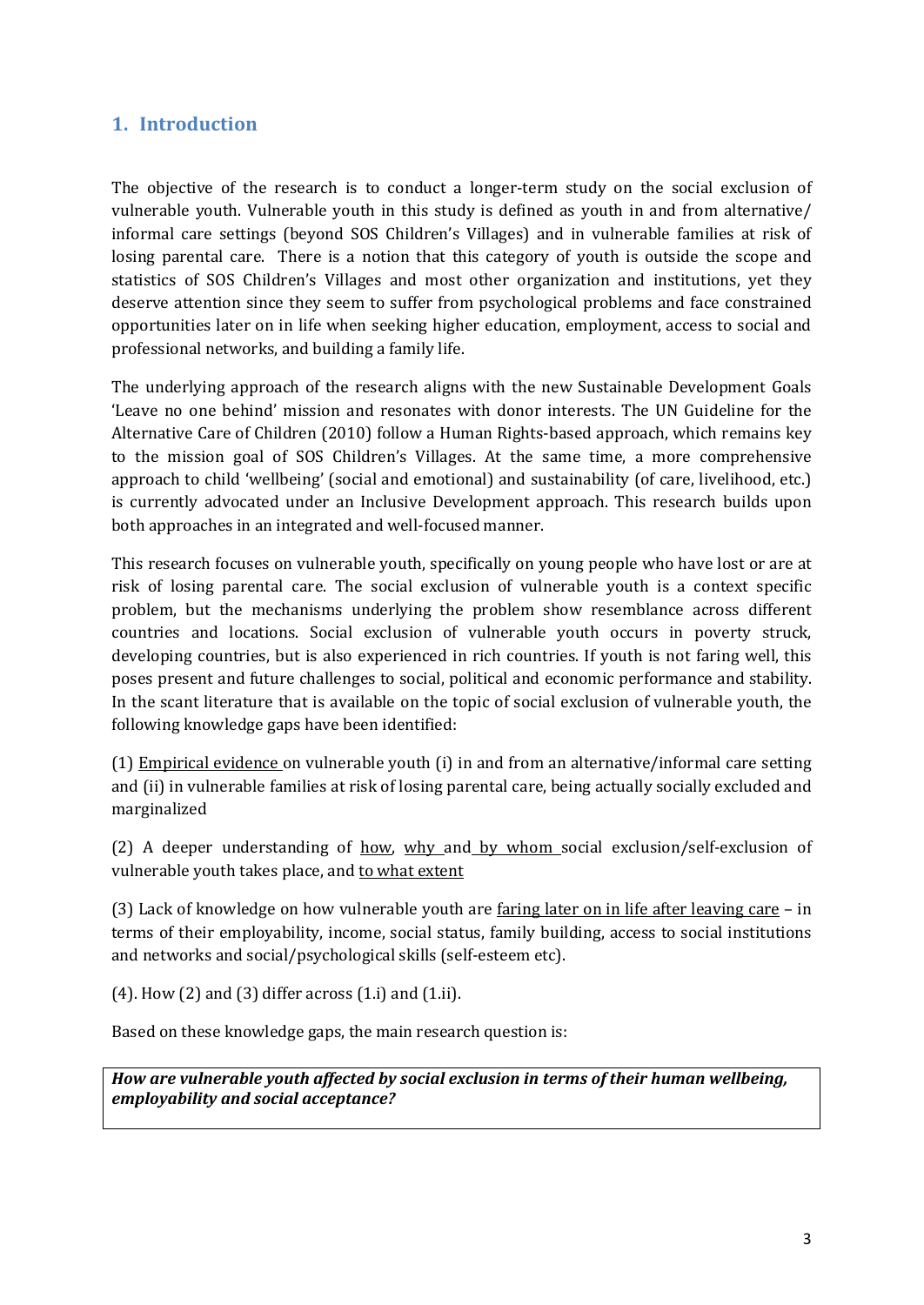# <span id="page-3-0"></span>**2. Theoretical Framework**

#### <span id="page-3-1"></span>**2.1 Introduction**

This chapter explains the theoretical framework that will guide the overall research project. The theoretical framework highlights the epistemological and theoretical approach, the key concepts used, and the inter-relationships studied to answer the research questions. In section 2.2 the relational approach is explained as the overarching epistemology for understanding the complex interactions between structure, agency and human wellbeing. In section 2.3, we zoom in on the key concepts that feature most prominently in this research: vulnerable youth, social in- and exclusion, self-exclusion, relational images, and wellbeing. Finally, in section 2.4 the conceptual model is presented in Figure 1, visualizing the theoretical focus of this research.

#### <span id="page-3-2"></span>**2.2 Taking a Relational Approach**

The epistemological perspective that informs this study is a relational approach to structure, agency and human wellbeing. Structure is defined as the systemic arrangements that influence or limit the choices and opportunities available. Agency is defined in broad terms as the capacity of individuals to act on their own behalf and make free choices (Barker, 2005). Human wellbeing is defined in line with McGregor (2007) and WeD (2007) as "the state of being with others, where human needs are met, and where one can act meaningfully to pursue one's goals, and where one enjoys a satisfactory quality of life". Human wellbeing is broken down in a material, social-relational and subjective dimension (McGregor 2007). This provides room for bringing in subjective evaluations of what a person is able to have, be and do in life. Structure and agency interact when determining human wellbeing. Human wellbeing and ill-being are two sides of the same coin and social exclusion can be considered a form of 'ill-being', caused by an individual (or groups of individuals) feeling disconnected from their relational environment (see also Walker 2002).

Social exclusion is both a process and outcome leading to disempowerment. Beall and Piron (2005) define social exclusion as "… a process and a state that prevents individuals or groups from full participation in social, economic and political life and from asserting their rights. It derives from exclusionary relationships based on power." (p. 9). Human beings move through different relations over a life-time. This movement is referred to as "relational movement", which is "the process of moving through connections, disconnections and back into new connections"(Comtock et al. 2014). Relational movement can be positive (strengthening existing relations, establishing new relations) or negative (breaking down (positive) relationships, avoiding new relationships, forming negative relationships). In anticipation of relational movement, people construct self-images of relationships (expectations of how they will be treated) and develop images of others in that relationship (Comstock et al. 2014, p. 284). These are referred to as relational images, which are individual expectations of how youth will be treated (self-images), based on previous treatment (e.g. parental neglect during childhood may cause young people to believe they will not be loved, or they feel frightened, inferior or ashamed), and images that others hold as to how the individual will act and who is to blame for their exclusion (caregivers, teachers, future employers, etc. For example, teachers may expect a student from care to be "troublesome" and/or blame the student for their personal situation). Inter-personal relations are enacted, based on these self-images and images of others. Understanding this enactment of youth in inter-relationship to their caregivers, peers and future employers, forms a central focus of this study.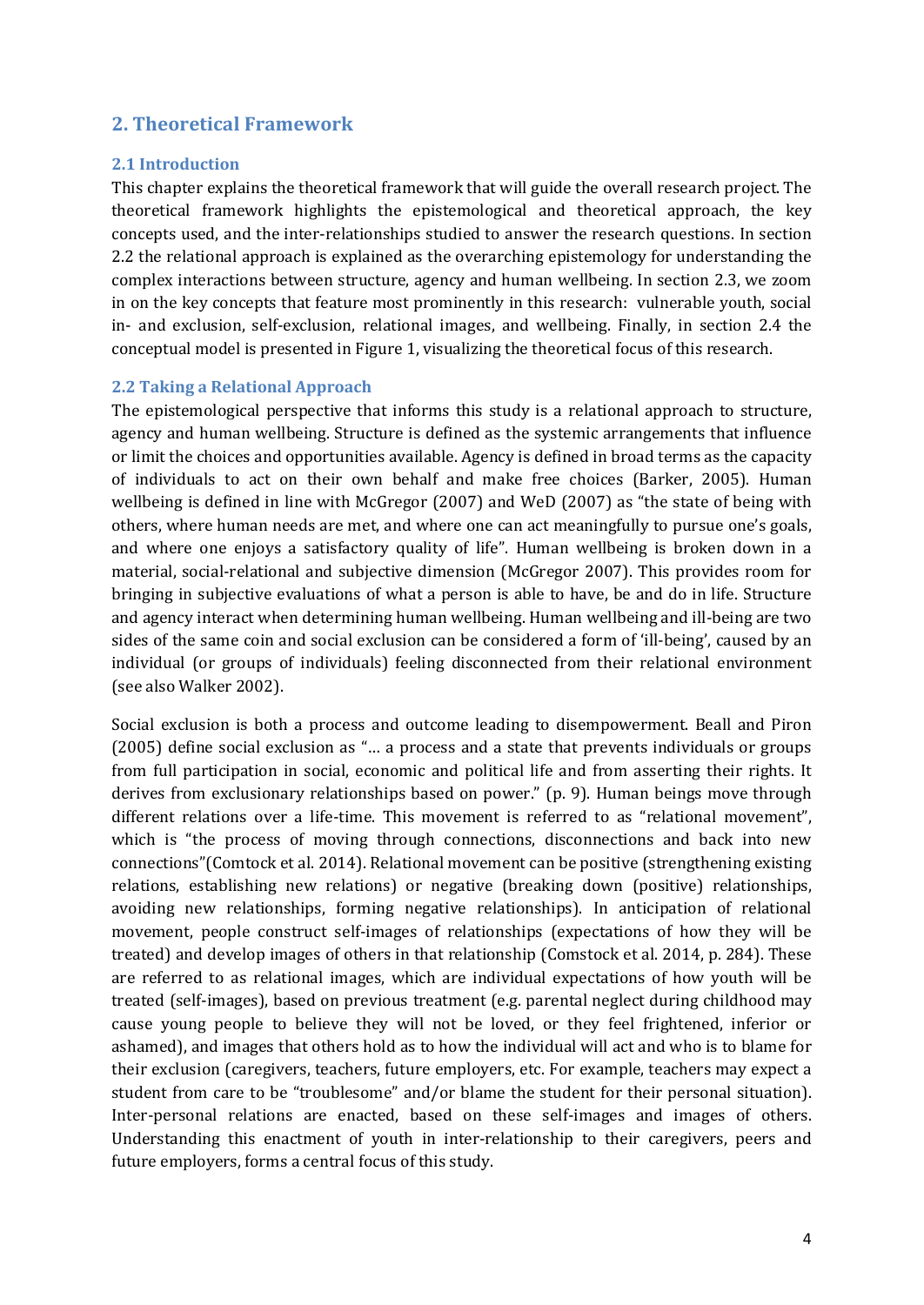#### *Social structures and self-exclusion*

Walker (2002) emphasizes the importance of every individual to feel 'connected' over the lifetime. Chronic experiences of disconnection lead to feelings of condemned isolation and ongoing disempowerment (Miller and Stiver 1997). From a broader, societal perspective scholars have argued that is important to recognise the contextual factors and social injustices which cause exclusionary and discriminatory experiences (e.g. Fraser 1995, 1997, 2005; Walker 2002). Social exclusion, they argue, illustrates the "myth of meritocracy" which leads to "condemned isolation". Here, people blame themselves for failing to achieve in life rather than recognising the structural factors working against them under the surface (Comstock et al., 2008, p. 282). Exclusion and oppression are thus institutionalised at the societal level, however are also necessarily enacted in interpersonal relationships (e.g. between youth and caregivers, peers and society).

Taking a relational approach to the study of 'social exclusion of vulnerable youth means that 'social exclusion' can only be understood if the research subjects, i.e. 'vulnerable youth', are considered in connection to other people and the relevant structures around them. In this way, we can begin to understand social exclusion as a relative problem, more than an absolute problem (see also Colley, 2001, p. 8). Social exclusion of vulnerable youth boils down to the problem of being 'relationally disconnected' from other people, and from the social, political and economic structures around them. Social exclusion of vulnerable youth, therefore, cannot be understood by looking at circumstantial factors alone (Alston and Kent, 2009; Beall and Piron, 2005; Colley, 2003; Gaetz, 2004; Thompson, 2011). Moreover, relationships to people and structures are culturally laden; some relationships are considered more valuable than others. It is therefore important to take personal and social-cultural values into account when trying to understand why youth is (dis)satisfied with what they are able to achieve in life (or not).

Psychological health and emotional maturity are subjective elements of human wellbeing that can be negatively affected by the experience of social exclusion.[1](#page-4-0) Although, this study will not venture into a psychological investigation, it does recognize subjective wellbeing as an important aspect of youth wellbeing and therefore will provide room for subjective data (feelings, opinions).

Social exclusion can create social inequalities that are passed on from one generation to another (Susinos, 2007, p. 118). Cultural oppression, marginalisation and social isolation leads to further isolation, shame and humiliation – and, in turn, to self-exclusion. Those who are socially excluded share similar social, economic and political barriers and constraints, and lack security, justice and economic opportunities in life in general (Berkman, 2007). This means that there are two sides to the story and social exclusion may lead to self-exclusion and *vice versa* (Chirwa, 2002). Where social exclusion of particular groups of people is systematic and persistent over time, studies speak of 'discrimination' (e.g. DfID, 2005, p.3), or marginalisation of specific population sub-groups.

<span id="page-4-0"></span><sup>&</sup>lt;sup>1</sup> Psychological studies, such as Comstock et al. (2008) adopt a relational-cultural theory to the study of social justice counseling competencies, and emphasize how inter-personal relations ('growth-fostering relationships') can either foster or impede relational connectedness.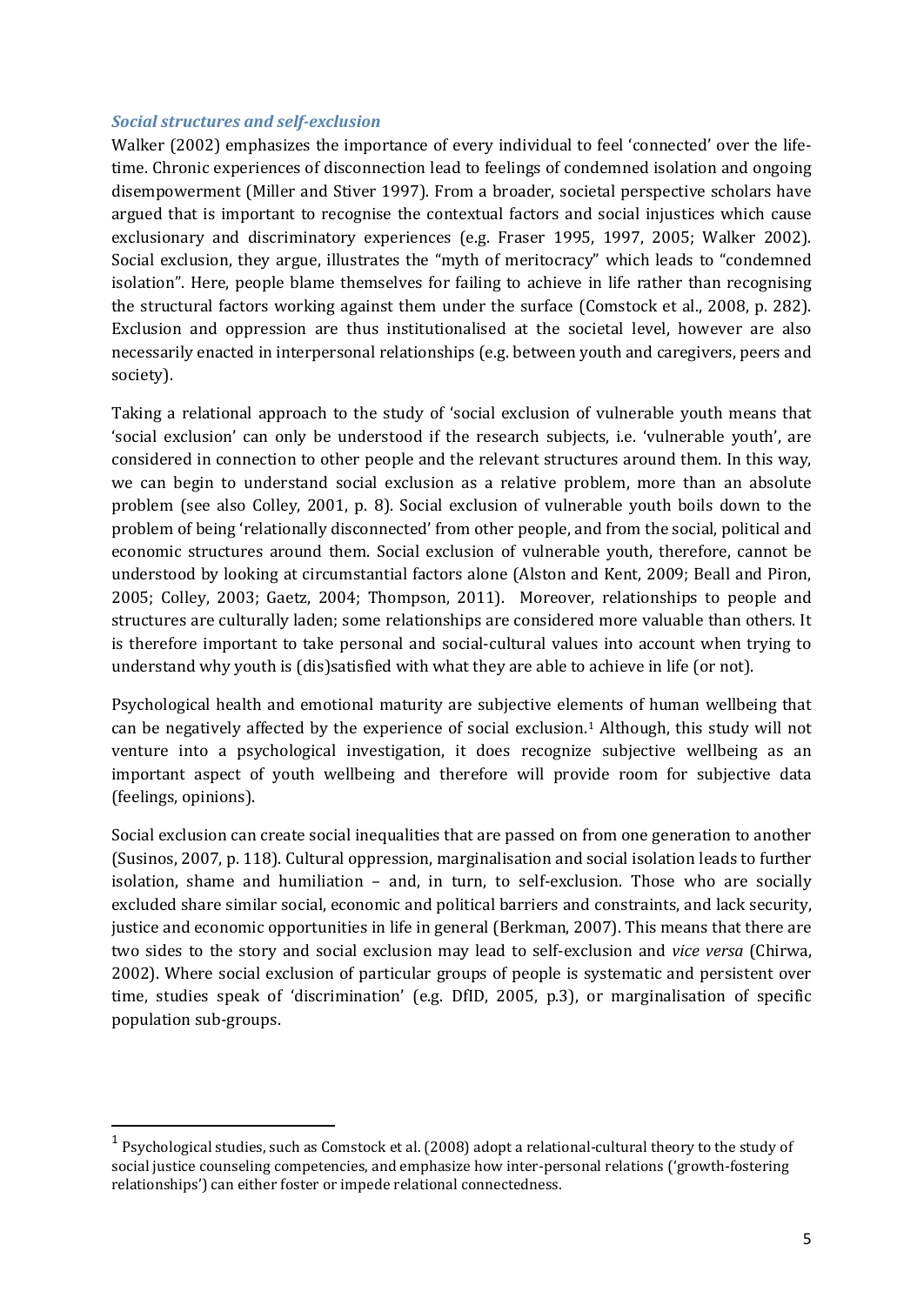#### *Social exclusion of youth as an emergent problem*

There is a growing awareness in the recent literature that the social exclusion of vulnerable youth is an emergent problem, arising out of the relationship between broad-based societal change and social inequality (Savelsberg and Martin-Giles, 2008, p. 21; Paolini, 2013) and ideology (Thompson, 2011). The myth of meritocracy leads to self-blame and self-exclusion (Comstock et al. 2008) of young people who are in an important identity building phase of their life.

Youth is defined as a transition phase between childhood and adulthood, which is also described as "waithood" by Honwana (2014). Waithood represents a period of suspension between childhood and adulthood, in which young people's access to adulthood is delayed or denied. While their chronological age may define them as adults, they have not been able to attain the social markers of adulthood: earning a living by being in training or in a job, becoming independent, establishing families, providing for their offspring and other relatives, and becoming taxpayers. (Honwana, 2014). Such disturbances, barriers and denials of social relationship building during this transition phase can lead youth to adopt alternative coping strategies, which sometimes deepen their social exclusion further (e.g. conflict, crime, exploitation, drug use, homelessness, opting out and non-participation).

Special attention needs to go to vulnerable youth in society, who have experienced, or are at risk of, losing parental care and experiencing disconnection, abandonment, or isolation. In this study, we will zoom in on vulnerable youth who are in or come from alternative/informal care settings, and in vulnerable families at risk of losing care. There is little known about this population of 'vulnerable youth', who tend to be largely invisible in institutional records and statistics. Careleavers form a special sub-group among vulnerable youth, having lived within a care institution for some period of their life. When they reach the age when they must leave the care institution, the transition phase from childhood into adulthood is typically very short, as careleavers must immediately find accommodation and earn an income. Moreover, during this transition they often lack the financial and emotional support that their peers tend to receive from their families, and which they can fall back upon in case of need, mistakes or failure (Frimpong Manso, 2012; HM Government, 2013, p.4; Stein, 2006, p.3). As a result, careleavers are more likely than their peers to *not* achieve in education and employment, and they are vulnerable to homelessness, drug use, crime and exploitation (Berkman, 2007; HM Government 2013, p.16).

The employability of vulnerable youth is at stake due to social exclusion; yet, at the same time, being employed is a key factor of becoming socially accepted as an adult in present-day societies. Employability refers to "a set of achievements – skills, understandings and personal attributes – that make graduates more likely to gain employment and be successful in their chosen occupations, which benefits themselves, the workforce, the community and the economy." (Yorke and Knight, 2006, p. 3).

Vulnerable youth, in general, pose multiple challenges to present and future social, economic and political stability and social cohesion, especially in populations that are changing rapidly – for example, in the rapidly growing cities of Africa where there is a lot of un- and underemployment.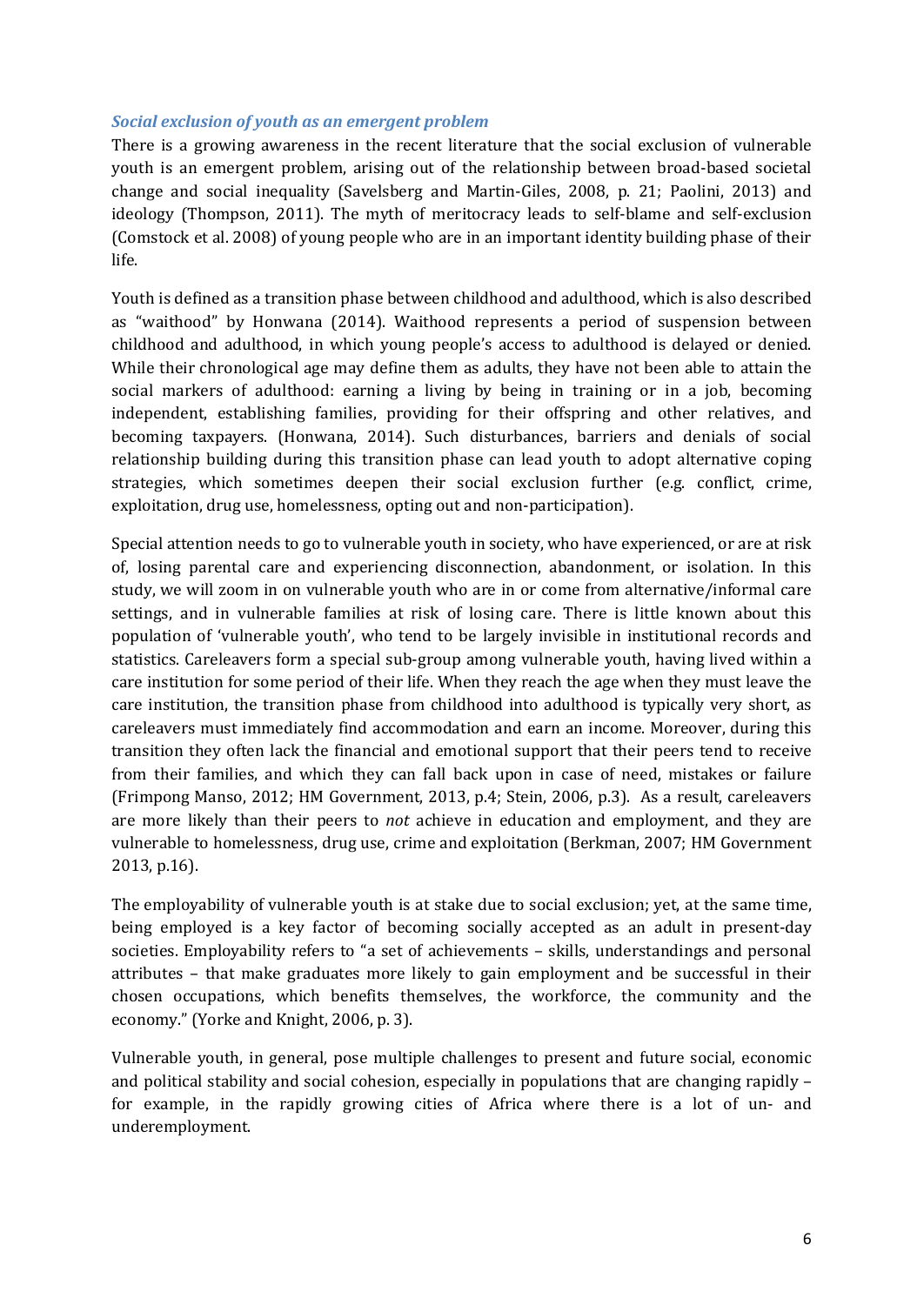#### *Drivers and outcomes of social exclusion*

Drivers of social exclusion of vulnerable youth are complex and context specific. From the literature review (Pouw and Hodgkinson, 2016) and expanding on Bynner 2001, we recognize the following drivers of social exclusion:

- Childhood risks (disability, illness, malnutrition, poverty, poor school attendance)
- Family risks (broken families, uneducated parents, low aspirations of parents, neglect, absence, loss of parents)
- Economic risks (poverty, overcrowding, poor accommodation, deprived area, jobless parent(s))
- Social risks (inequality and marginalization, breaking away from social ties when moving into city, discrimination/stigmatization (ethnicity/caste/religion), lack of preschool education and socializing)
- Political risks (voiceless, not involved in decision making, disempowered, violence/conflict settings)

The outcomes of social exclusion are causal to a new/deeper process of social exclusion themselves. Driving forces of social exclusion (or risks thereof) are mutually reinforcing and can lead to a vicious circle (downward spiral) (Berkman 2007). Early experiences in life of social exclusion affect later ones, making social acceptance more and more difficult (Bynner 2001). Social exclusion leads to internalization of the problem itself which results in self-exclusion (Alston and Kent, 2009. P.93; Paolini, 2013, p.7; Ucembe, 2013, p.31).

The literature review (Pouw and Hodgkinson, 2016) recognised the following (intermediate) outcomes of social exclusion of vulnerable youth in the literature:

- Hampering/frustrating the transition to adulthood in such a way that social markers of adulthood cannot be attained
- $\bullet$  Not being socially accepted
- Self-blame and internalization of 'failure' (not recognizing structural factors)
- "No-one to turn to" (personal, institutional, financial)
- Improvised livelihoods (coping by alternatives)
- Unemployment, underemployment or exploitation
- Psychological and health damages accumulated over a life-time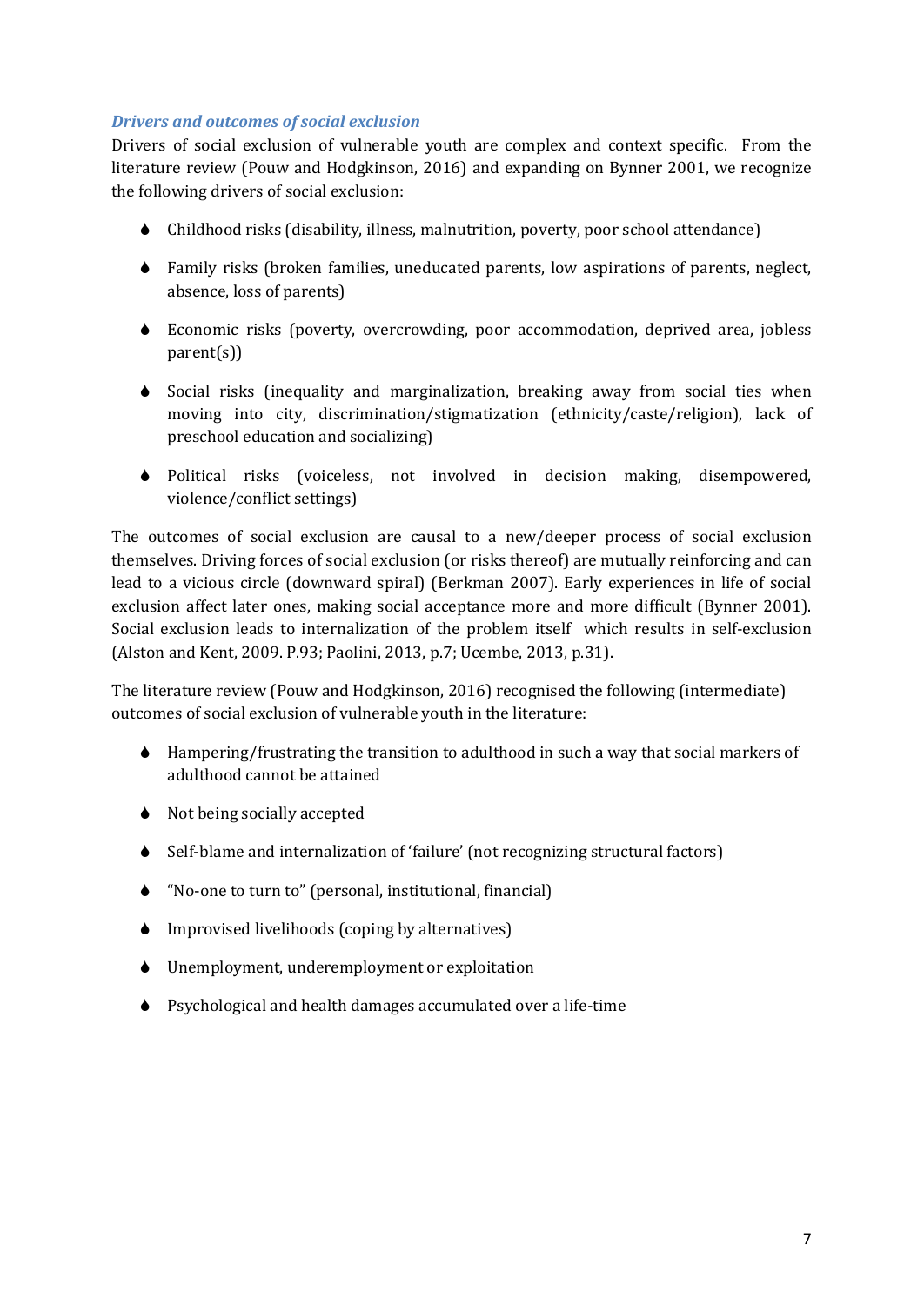#### *2.3 Key Concepts and Relationships studied*

From the literature review (Pouw and Hodgkinson, 2016) the following ten key concepts that will feature in this empirical study were identified and defined.

# **(i) Social Exclusion**

Social exclusion is seen as a process and outcome at the same time. It is defined as a process and state that prevents individuals or groups from full participation in social, economic and political life and from asserting their rights. It derives from exclusionary relationships based on power (Beall and Piron, 2005: p. 9).

#### **(ii) Vulnerable Youth**

In this study, vulnerable youth is defined as youth in and from alternative/informal care settings and in vulnerable families at risk of losing care (also 'disadvantaged' or 'marginalised' youth). Youth in general is defined as a transition phase between childhood and adulthood (see for example Barnardos, 2006; Bynner and Parsons, 2002; Frimpong Manso, 2012; HM Government, 2013; Johnston et al, 2000; Raffo and Reeves, 2000; Stein, 2006). What is defined as 'vulnerable youth' differs a lot across country and location. Context specific definitions will have to be developed during the research process.

#### **(iii) Self-Exclusion**

Self-exclusion is the process of excluding one-self from a social relation or activity, often induced by self-blame, shame and mistrust *vis à vis* the expected outcome and present or expected exclusion by society.

#### **(iv) Connectedness**

Connectedness refers to being and feeling connected to others in a social-relational environment. This concept can thus be operationalized in objective and subjective ways (Comstock et al 2008).

#### **(v) Relational images**

Relational images are individual expectations of youth of how they will be treated (self-images), based on previous treatment, and images of others as to how youth will act and who is to blame for their exclusion (Comstock et al 2008).

#### **(vi) Relational movement**

Relational movement is the process of moving through connections, disconnections and back into new connections. Relational movement of vulnerable youth can be positive or negative – the latter due to disturbances, barriers and delays in the transition phase from childhood to adulthood (Comstock et al 2008).

#### **(vii) Drivers of Social Exclusion**

Social, cultural, political and/or economic factors embedded within the institutional context that cause and sustain the process of social exclusion and self-exclusion.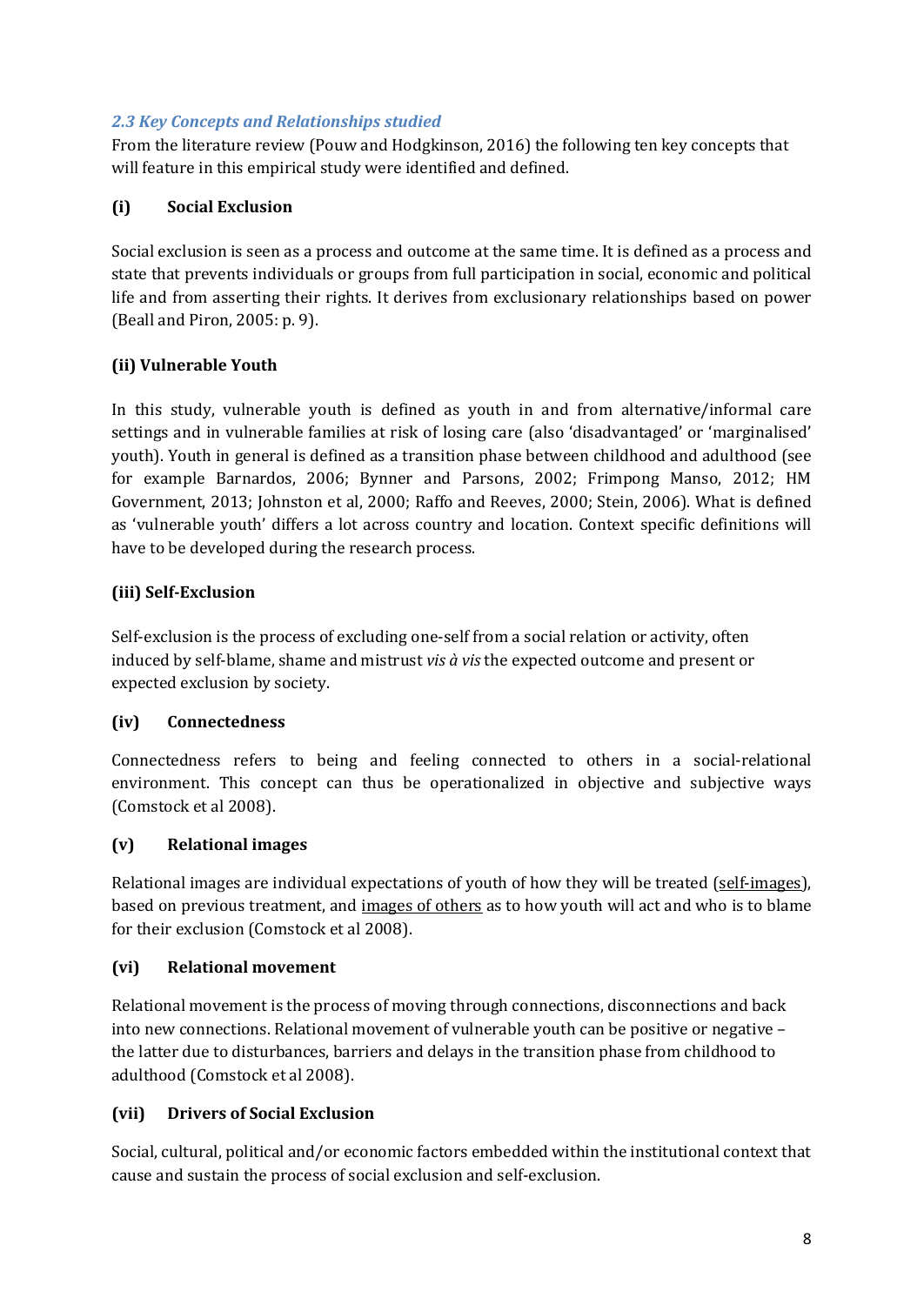# **(viii) Employability**

"A set of achievements – skills, understandings and personal attributes – that make graduates more likely to gain employment and be successful in their chosen occupations, which benefits themselves, the workforce, the community and the economy"(Yorke and Knight, 2006, p. 3).

# **(ix) Social Acceptance**

Social acceptance is defined as the acceptance of a person (or group of persons) into a group or society as a whole.

# **(x) Human Wellbeing**

Feeling satisfied with what one can have, be and achieve in life.

<span id="page-8-0"></span>

Figure 1 – Conceptual Scheme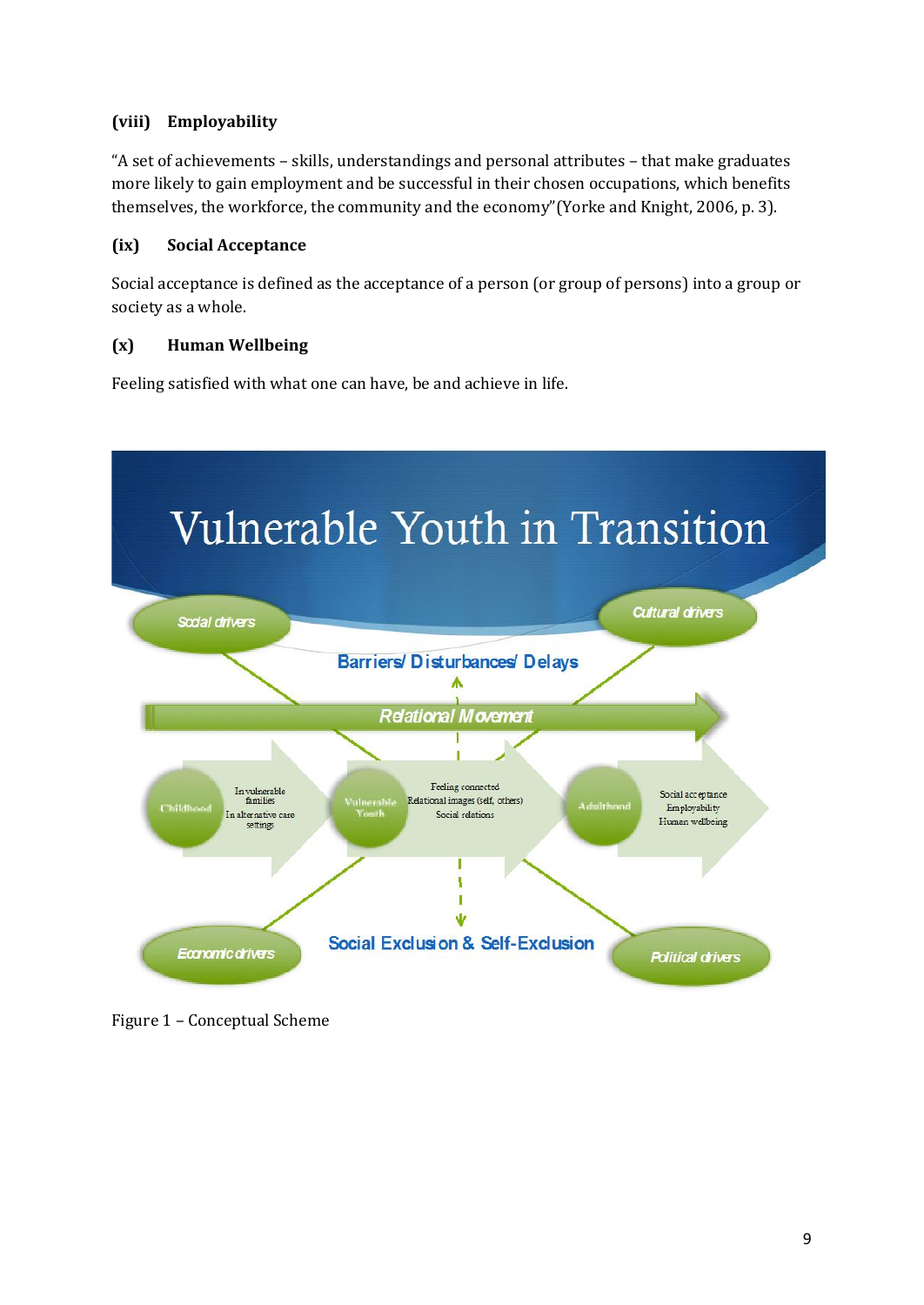#### **2.4 Conceptual Scheme: Vulnerable Youth in Transition**

These ten key concepts and their inter-relationships are presented in the conceptual scheme (Figure 1). If vulnerable youth, during their transition from childhood into adulthood, experience barriers, disturbances or delays, due to childhood disadvantages in the social, cultural, political or economic domain, this may lead to social exclusion and/or self-exclusion because of negative relational movement. Negative relational movement consists of increased levels of disconnectedness, negative self-images and images of others, and the breakdown/loss of social relations. Positive relational movements may help vulnerable youth to overcome experiences and feelings of social and self-exclusion and develop counter strategies. Ultimately, this will affect their level of social acceptance, employability and human wellbeing.

#### <span id="page-9-0"></span>**3. Research Context**

#### <span id="page-9-1"></span>**3.1 Introduction**

In this section the four selected research countries are introduced, as well as the SOS programmes and activities and an initial listing of vulnerable youth characteristics. The selected countries are geographically spread over four continents and cover both low-income and high income countries: Côte d'Ivoir, Guatemla, Indonesia and the Netherlands. In the first three countries, SOS Children's Villages has a long-standing presence (since 1971 in Côte d' Ivoir) and multiple programmes running in different locations. The Netherlands was included to compare and contrast some of the mechanisms underlying the social exlcusion of youth between a relatively affluent country and deprived countries. Such an approach follows from the new Sutainable Development Goals that aim to create collaborative partnerships between countries (United Nations 2015).

#### <span id="page-9-2"></span>**3.2 Research Countries**

#### *Côte d'Ivoir*

In Côte d'Ivoir, SOS Children's Villages runs programmes in three locations: Abobo (since 1971), Aboisso (since 1983) and in Yamoussoukro (since 2014). The activities range from taking care of children in SOS Families, in transit homes and in Family Strengthening Programmes (FSP). Other activities include health (life skills and reproductive health care) and education (schools and vocational training). Youth specific activities include: integration into biological families, socio-professional training, income generating activities and support in job search by youth.

Over the year 2015, SOS Children's Village Côte d'Ivoire has taken care of 449 children in SOS Families, 33 children in transit homes and 1,650 children in the FS programmes. In addition, the Abobo health facility and the Yamoussoukro Life skills and reproductive health center have provided preventive cares to 8,773 clients and curative cares to 3,536 clients. Finally, access to education to 966 children has been provided at primary and secondary level (SOS Côte d'Ivoir, 2015, p.6).

Youth, on average, leave the parental care programmes at age 21. Reasons for leaving vary from having become independent and self-sufficient, reunification with biological family, personal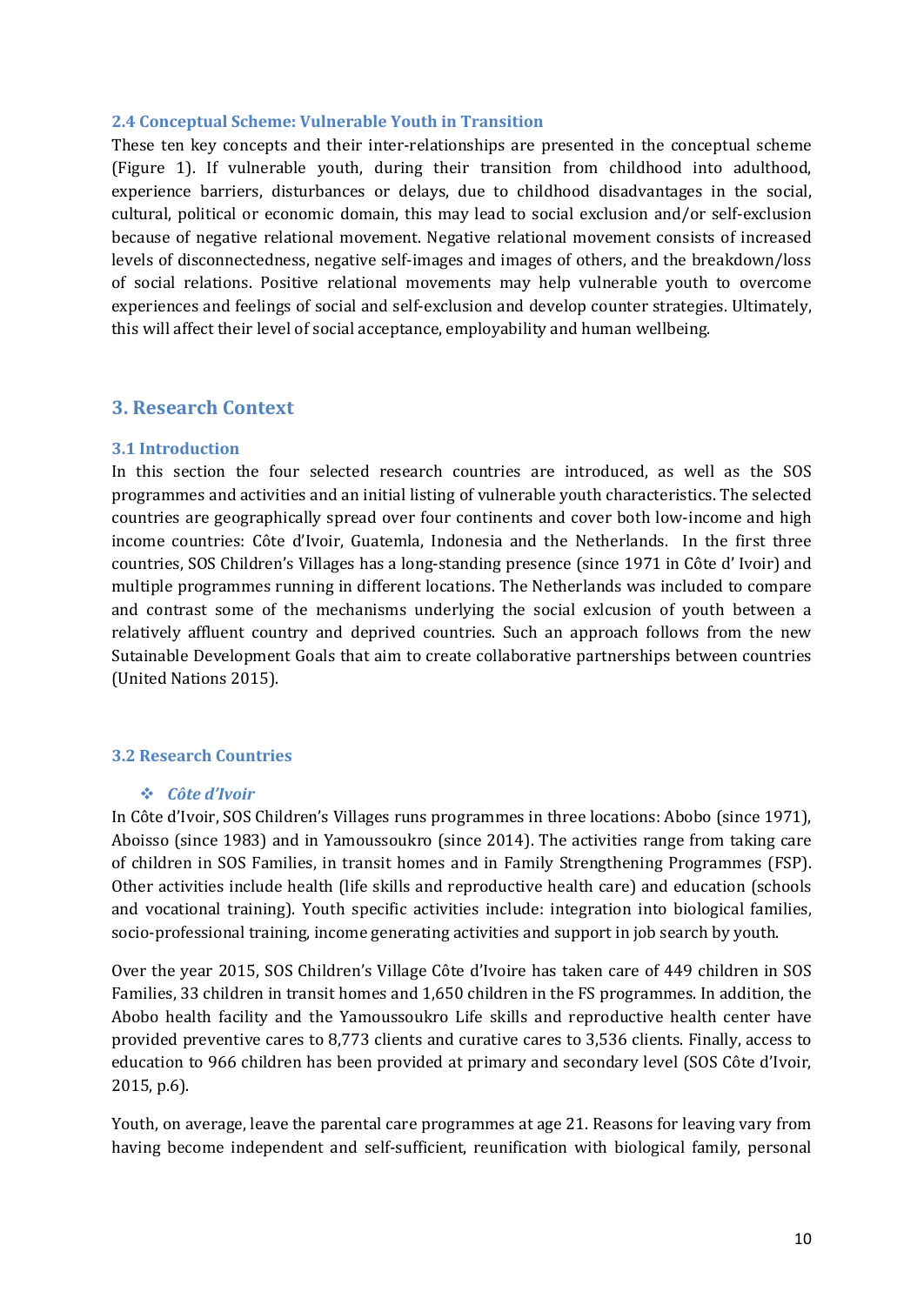choice, or death. A summary overview of the number of youth reached through their activities in 2015 in Abobo, Aboisso and Yamoussoukro is shown in Table 2 below.

| <b>Location</b> | <b>Activities</b>                                                | Number of youth* reached |
|-----------------|------------------------------------------------------------------|--------------------------|
| Abobo-Gare      | Integration into biological families<br>$\overline{\phantom{0}}$ | 28                       |
|                 | Socio-professional training<br>٠                                 | 80                       |
|                 | Income generating activities<br>٠                                | 38                       |
|                 | Support youth in job search<br>٠                                 | 30                       |
|                 |                                                                  |                          |
| Aboisso         | Integration into biological families<br>٠                        | 28                       |
|                 | Socio-professional training<br>٠                                 | 80                       |
|                 | Income generating activities<br>٠                                | 38                       |
|                 | Support youth in job search<br>٠                                 | 30                       |
|                 |                                                                  |                          |
| Yamoussoukro    | Reproductive health and life skills                              | 377                      |

#### **Table 2: Côte d'Ivoire: SOS Children's Villages Locations, Activities and Outreach, 2015**

\*The same youth may have been involved in multiple activities. Source: SOS Children's Villages Côte d'Ivoir (2015).

SOS Côte d'Ivoire remains in contact with children/youth whom have left, and keep records of them; 18 youth have left in 2015. Over the past five years, the following number of children/youth have left the care programmes:

- $\Rightarrow$  From Family Based Care (FBC): 123 children/youth
- $\Rightarrow$  From Family Strengthening Programme (FSP): 62 children/youth

# *Guatemala*

SOS Children's Villages has a longstanding presence in Guatemala, since 1976, and is running programmes in five different locations: San Christóbal, Jocathán, San Jéronimo, Quetzaltenango and Retalhuleu. At present in Guatemala there are five SOS Children's Villages, five SOS Youth Facilities, one SOS Vocational Training Centre and ten SOS Social Centers. One SOS Children's Village is under construction (in Santa Cruz del Quiché). Since 2005, SOS has been running family strengthening programmes in Guatemala.

Guatemala is a conflict-affected country, with high levels of poverty, violence, social exclusion of the indigenous population, many widows and orphans, a high rate of child labour, school dropouts, early marriage among girls, and problems of child abuse and dysfuntional families.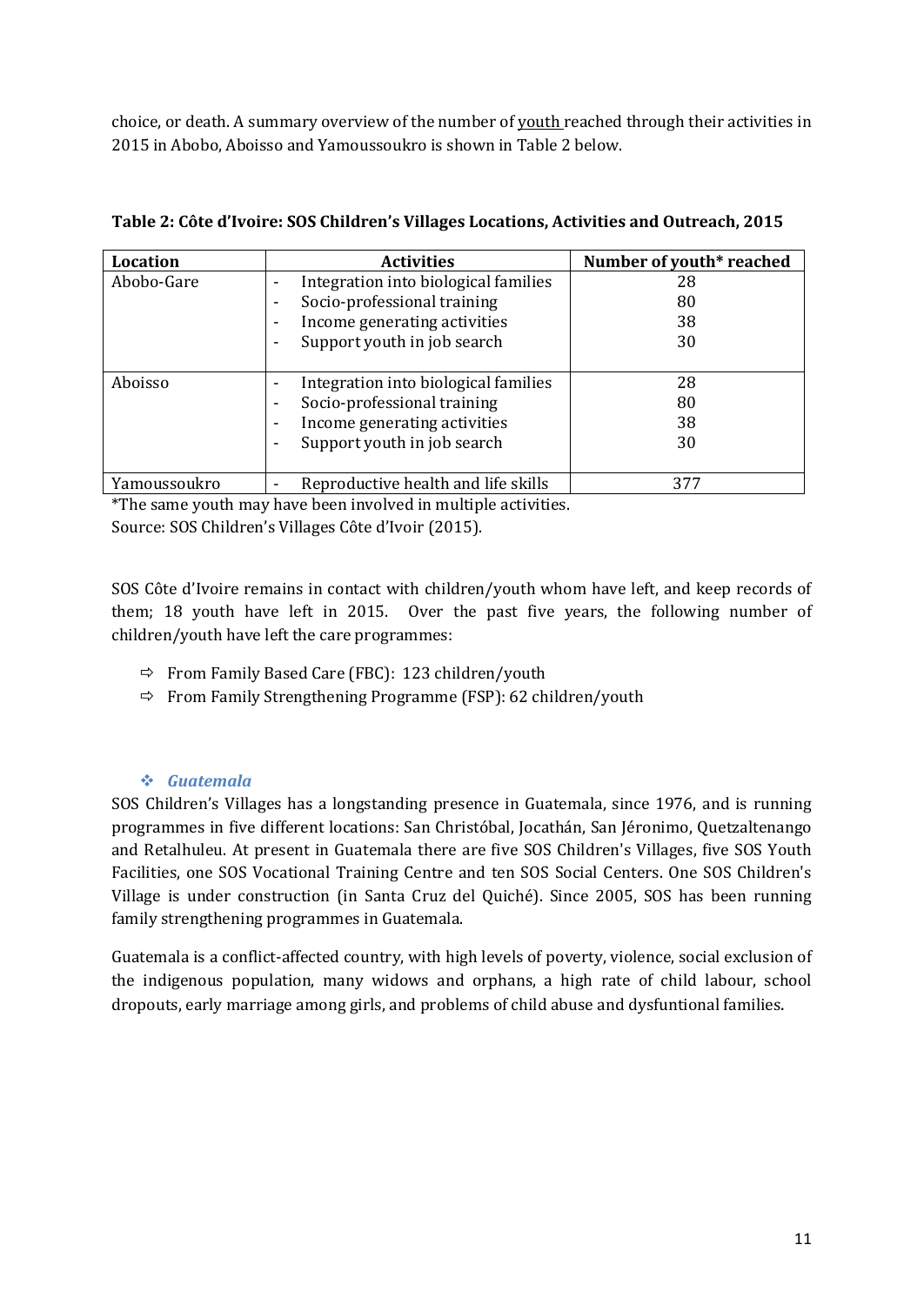| <b>Location</b> | <b>Activities</b>                                             | Number of youth* reached |
|-----------------|---------------------------------------------------------------|--------------------------|
| San Christóbal  | 13 SOS Families<br>$\blacksquare$                             |                          |
|                 | <b>Vocational Training Centre</b><br>$\overline{\phantom{0}}$ |                          |
|                 | <b>Youth Facilities</b><br>$\blacksquare$                     | 19                       |
|                 | Assisted living<br>۰                                          | 12                       |
| Jocathán        | <b>Youth Facilities</b><br>$\overline{\phantom{0}}$           | 23                       |
|                 | Assisted living<br>$\overline{\phantom{0}}$                   | 13                       |
| San Jéronimo    | Youth homes<br>$\blacksquare$                                 | 18                       |
|                 | <b>Assisted Living</b><br>٠                                   | 8                        |
| Quetzaltenango  | <b>Youth Facilities</b><br>٠                                  | 16                       |
|                 | Assisted living<br>٠                                          | 10                       |
| Retalhuleu      | <b>Youth Facilities</b><br>$\blacksquare$                     | 10                       |
|                 | Assisted living<br>٠                                          | 14                       |

**Table 3: Guatemala: SOS Children's Villages Locations, Activities and Outreach, 2015**

\*The same youth may have been involved in multiple activities. Source: SOS Children's Villages Guatemala Annual Report (2015)

#### *Indonesia*

In Indonesia, SOS Children's Villages works in eight location; Bali, Banda Aceh, Flores, Jakarta, Lembang, Medan, Meulaboh and Semarang, running the Family Based Care (FBC) programme and Family Strengthening Programme (FSP). Within the FBC programme, different care arrangements are offered: family-care, foster care, short-term care, kinship care and youth programmes. The care can be either formal, arranged by a child welfare authority, or (as in most cases) informal or arranged privately. The FSP supports families at risk of breaking down. Family strengthening can also include a wider set of services provided for the community, such as kindergartens, mobile play groups, day-care for children of working mothers, support for young people experiencing the death or loss of an ill parent, legal advice (e.g. rights under the law and government or authority benefit entitlements). Programme interventions are directed at three areas: care, education and health.

In 2015, 5,073 children and young people were beneficiaries of the FSP. 38 children were put into the FBC programme in 2015; 37% of these children were put into care because they had only one parent, 15.7% had lost both parents and 52% had parents who were unable to care for the child.

"Youth" in SOS Children's Villages in Indonesia are targeted with specific projects. These include youth houses (divided according to gender), self-reliance programmes, counseling, education and career guidance and employment support. In 2015, 41 of 45 integrated youths (careleavers) in Indonesia found employment (SOS Children's Villages Indonesia 2015).

Based on the end of 2015 the number of children in care are: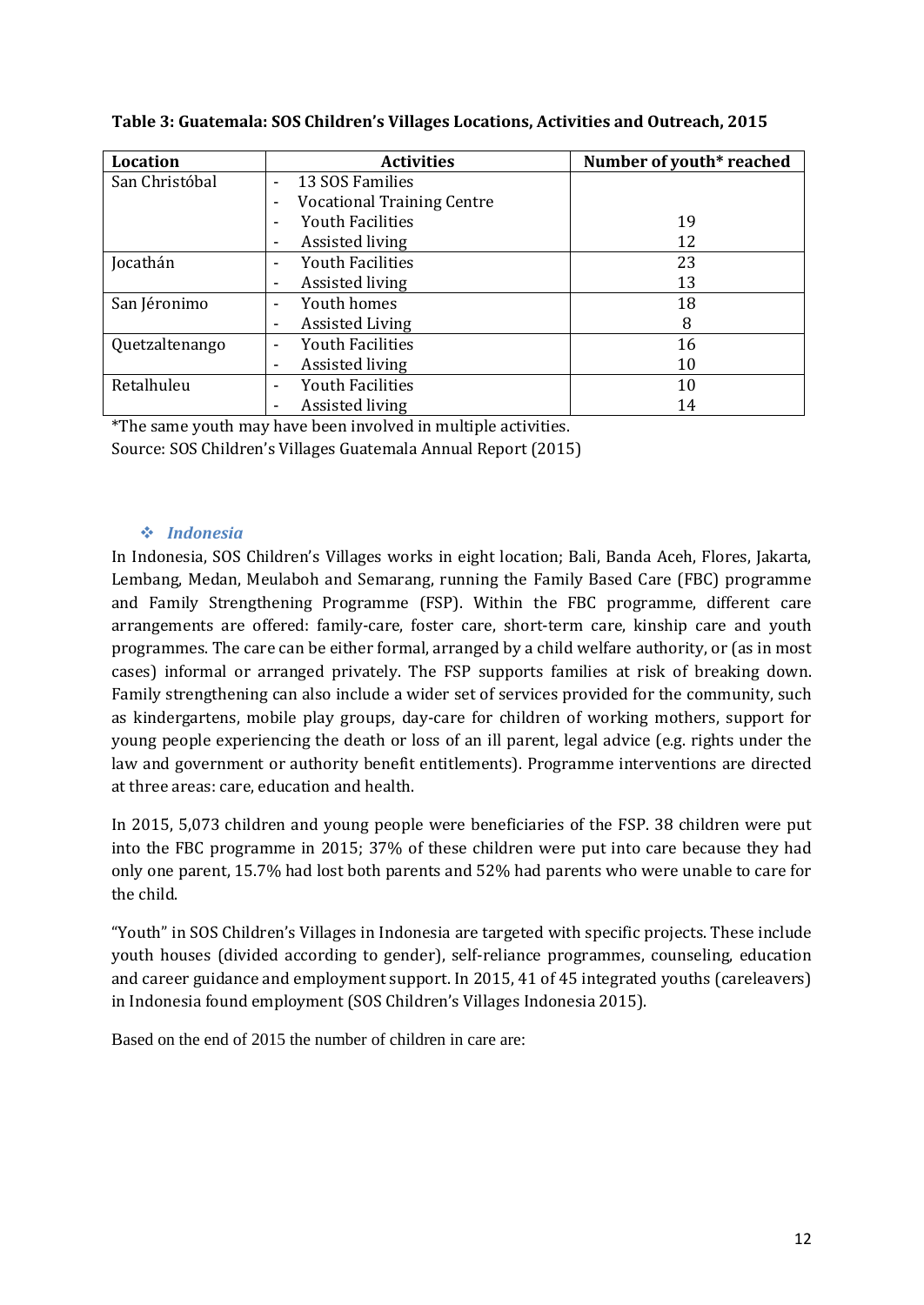| <b>Location</b> | <b>Activities</b>                                                          | Number of youth<br>reached |
|-----------------|----------------------------------------------------------------------------|----------------------------|
| Lembang         | FBC: 138 children (65 girls, 73 boys)                                      | 46                         |
|                 | FSP Lembang: 322 children (3 communities<br>$\overline{\phantom{a}}$       |                            |
|                 | FSP Yogya: 1,310 children (10 communities)                                 |                            |
|                 | Kindergarten: 41 children (10 SOS; 31 external)                            |                            |
| Jakarta         | FBC: 99 children (44 girls, 55 boys)<br>$\overline{\phantom{a}}$           | 34                         |
|                 | FSP: 118 children (4 communities)<br>$\overline{\phantom{a}}$              |                            |
|                 | Kindergarten: 36 children (11 SOS; 25 external)                            |                            |
| Semarang        | FBC: 82 children (38 girls, 44 boys)                                       | 24                         |
|                 | FSP: 262 children (3 communities)                                          |                            |
|                 | Kindergarten: 109 children (6 SOS; 103<br>$\blacksquare$                   |                            |
|                 | external)                                                                  |                            |
| Bali            | FBC: 87 children (51 girls, 36 boys)                                       | 56                         |
|                 | FSP: 186 children (3 communities)<br>$\overline{\phantom{a}}$              |                            |
| Flores          | FBC: 124 children (74 girls, 50 boys)<br>$\overline{\phantom{a}}$          | 77                         |
|                 | FSP: 1,690 children (19 communities)                                       |                            |
|                 | Kindergarten: 79 children (4 SOS; 75 external)<br>$\overline{\phantom{a}}$ |                            |
| Meulaboh        | FBC: 109 children (63 girls, 46 boys)<br>$\overline{\phantom{a}}$          | 34                         |
|                 | FSP: 208 children (3 communities)<br>$\overline{\phantom{a}}$              |                            |
|                 | Kindergarten: 23 children (5 SOS; 18 external)                             |                            |
| Banda Aceh      | FBC: 82 children (43 girls, 39 boys)<br>$\blacksquare$                     | 29                         |
|                 | FSP: 294 children (3 communities)<br>$\blacksquare$                        |                            |
|                 | Kindergarten: 43 children (10 SOS; 33 external)                            |                            |
| Medan           | FBC: 116 children (53 girls, 63 boys)                                      | 26                         |
|                 | FSP: 478 children (4 communities)<br>$\overline{\phantom{a}}$              |                            |
|                 | Kindergarten: 66 children (5 SOS; 61 external)                             |                            |

| Table 4: Indonesia: SOS Children's Villages Locations, Activities and Outreach, 2015 |
|--------------------------------------------------------------------------------------|
|--------------------------------------------------------------------------------------|

Source: SOS Children's Villages Indonesia Annual Report (2015) and local office records

On average, youth leave care at age 20, but the range differs between age 16 and 22. SOS Indonesia tries to keep in contact with care leavers, either in communication, regular reunions, gather information about their job's condition, or a little support on their economic conditions. Integrated Youth data is periodically updated, at least once a year. Youth care co-workers usually maintain the communication either through social media, direct visits, e-mail, or contact via mobile phone and share directly to the National Office. In the past year (2015) there were 42 young people who left care from 8 locations. In the past five years (2011-2015) there were 268 young people who left care from 8 locations.

#### *The Netherlands*

In the Netherlands, SOS Chidlren's Villages does not run any programmes or activities at the moment. Nevertheless, the social exlcusion of vulnerable youth is a problem here as well, especially (but not exclusively) in the big cities of Amsterdam, The Hague, Rotterdam, Utrecht, Groningen and Nijmegen where pockets of low-income neighbourhoods prevail and/or where there is a concentration of immigrant communities. A broad range of government and nongovernmental initiatives already exist, each with different focus areas, objectives and approaches.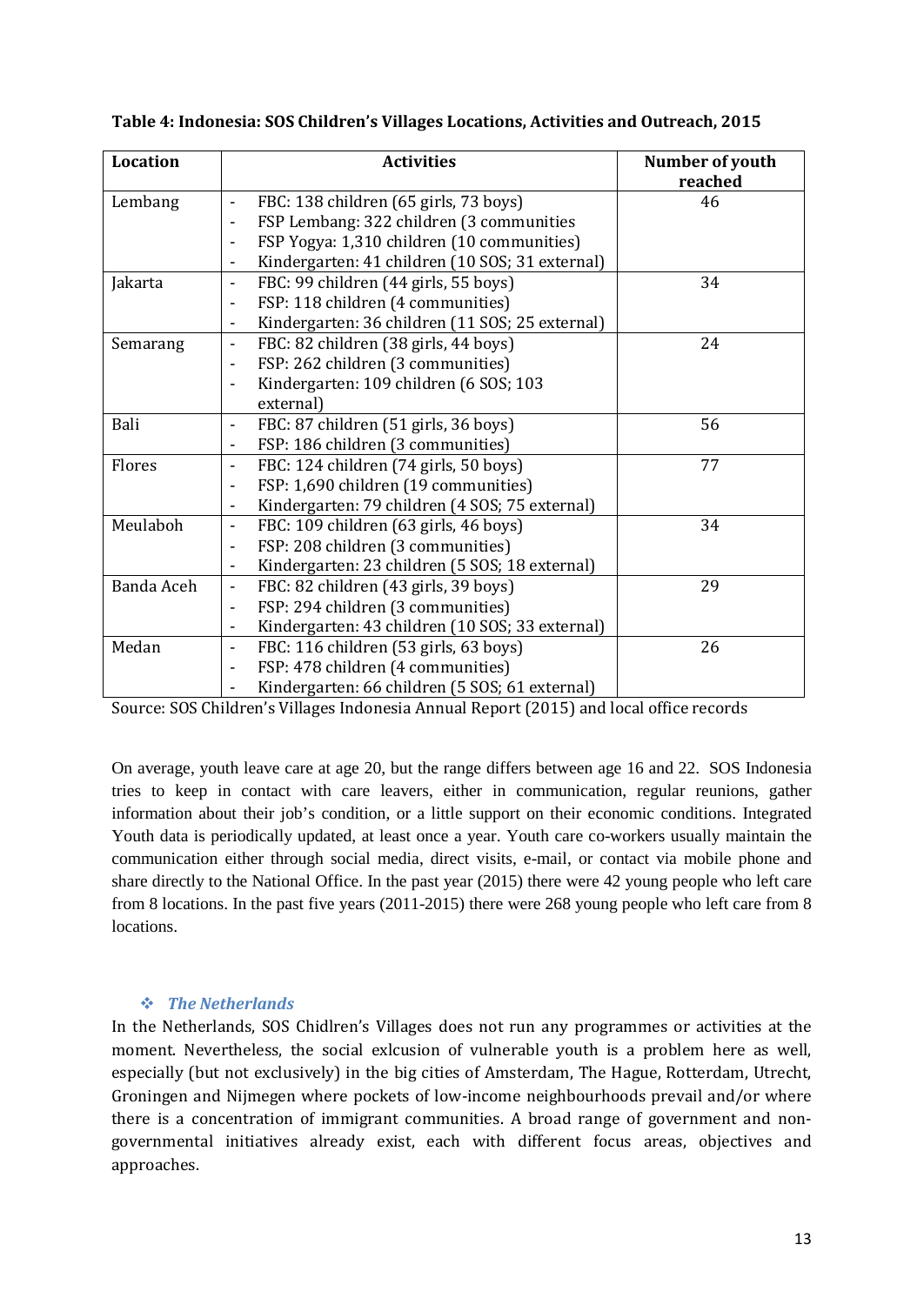In Amsterdam, youth and elderly are over-represeted among 'vulnerable groups'. The city of Amsterdam uses three indicators to identify vulnerability: (i) inhibitted self-supportiveness (ii) socially inactive (iii) socially excluded. Vulnerable groups are over-represented in Bijlmer Centre and Geuzenveld Slotermeer, but are also found in other neighbourhoods.[2](#page-13-1) Furthermore, low-educated (or scool dropouts) and minority groups (from Maroccan, Suriname and Turkish descent) are relatively over-represented anong vulnerable groups. (Factsheet Vulnerable Groups in Amsterdam, 2015)

Within the city of Amsterdam, like in all Dutch cities, the municipality is responsible for Youth Affairs. The municipality has a budget and several initiatives in place to address the problem of youth unemployment, as laid down in the 'Aanvalsplan Jeugdwerkeloosheid 2015-2018' (Gemeente Amsterdam, 2015).[3](#page-13-2) The municipality aims to involve employers, education and training institutions, civil society organizations and youth themselves in designing and implementing these initaitives. Currently, twelve youth help initiatives are running, annually reaching out to 400 vulnerable youth in Amsterdam, in the age group of 18-26 years. Apart from these initiatives, vulnerable youth are directly or indirectly reached by other municipality bureuas, including educational and child/youth and family care services. However, the problem of 'invisibility' of vulnerable youth in official records continues to exist in Amsterdam and the Netherlands more broadly, as much remains unknown about what is driving their social exclusion, how they are coping and what works or not, for whom and how.

#### <span id="page-13-0"></span>**3.3 Characteristics of Vulnerable Youth**

From the literature review (Pouw and Hodgkinson, 2016), we have learned that both the concept of 'vulnerable youth' and the social, cultural, political and economic drivers of social exclusion are very context specific –whereas some of the mechanisms (disturbances/contraints/delays in the transition from childhood to adulthood) may be the same. This requires us to adopt a context specific approach that takes into account differences between and within countries in terms of groups of vulnerabe youth, their location and the main issues affecting them. Table 1 below provides an initial overview of these country specific characetristics.

From the table and the literature review (Pouw and Hodgkinson, 2016), it emerges that urban settings are especially relevant to vulnerable youth, and therefore this research will focus on urban contexts.

<span id="page-13-1"></span> $2$  These include the following neighbourhoods: Osdorp, Slotervaart, Bos en Lommer, De Baarsjes Oud West, Westerpark, Oud Oost, Oud Noord, Noord Oost, Bijlmer Noord and Gaasperdam Driemond.

<span id="page-13-2"></span><sup>3</sup> 'Combatting Plan Youth Unemployment 2015-2018' (in Dutch, available at:

https://www.amsterdam.nl/werk-inkomen/jongerenpunt/initiatieven2015/).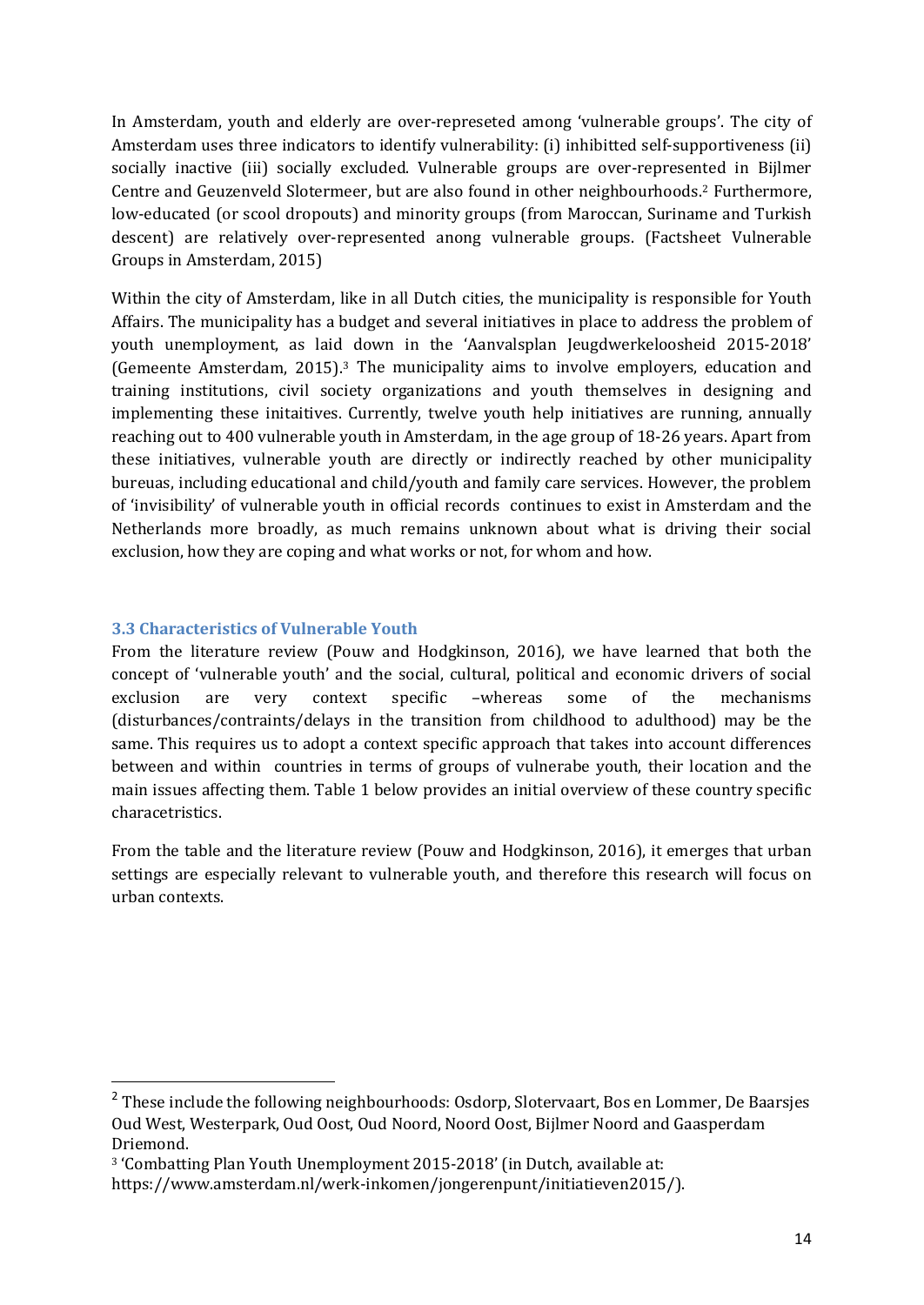### **Table 1: Characteristics of Vulnerable Youth in Four Selected Countries**

|                                       | Guatemala                                                                                                                                                                                                                                                                                                                                                                                                                      | <b>Indonesia</b>                                                                                                                                                                                                                                                                                                                                                                                     | <b>Ivory Coast</b>                                                                                                                                                                                                                                                                                                                                                       | <b>Netherlands</b>                                                                                                                                                                                                                                                                                                                                             |
|---------------------------------------|--------------------------------------------------------------------------------------------------------------------------------------------------------------------------------------------------------------------------------------------------------------------------------------------------------------------------------------------------------------------------------------------------------------------------------|------------------------------------------------------------------------------------------------------------------------------------------------------------------------------------------------------------------------------------------------------------------------------------------------------------------------------------------------------------------------------------------------------|--------------------------------------------------------------------------------------------------------------------------------------------------------------------------------------------------------------------------------------------------------------------------------------------------------------------------------------------------------------------------|----------------------------------------------------------------------------------------------------------------------------------------------------------------------------------------------------------------------------------------------------------------------------------------------------------------------------------------------------------------|
| Who are<br>vulnerable<br>youth?       | (Former) gang members<br>$\bullet$<br>Youth from dysfunctional<br>$\bullet$<br>families<br>Street youth<br>$\bullet$<br>Indigenous youth (especially<br>females)<br>Undocumented youth<br>$\bullet$<br>Unemployed and uneducated<br>$\bullet$<br>Impoverished<br>Spatially excluded<br>$\bullet$                                                                                                                               | Street youth<br>$\bullet$<br>Impoverished/deprived<br>$\bullet$<br>Neglected<br>$\bullet$<br>Abused<br>$\bullet$<br>Uneducated/illiterate<br>$\bullet$<br>Orphans<br>$\bullet$<br>Child brides<br>$\bullet$<br>Child labourers<br>$\bullet$<br>Sex workers<br>$\bullet$                                                                                                                              | Ex-combatants<br>Displaced young people<br>$\bullet$<br>Unemployed and uneducated<br>$\bullet$<br>Impoverished<br>$\bullet$                                                                                                                                                                                                                                              | Deprived urban youth<br>Ethnic minorities<br>$\bullet$<br>(Illegal) migrants<br>Undereducated/unemployed<br>Materially deprived<br>Homeless<br><b>Disabled</b><br>Abused<br>$\bullet$<br>Teenage mothers                                                                                                                                                       |
| Location                              | Urban areas, especially violent<br>neighbourhoods                                                                                                                                                                                                                                                                                                                                                                              | Urban streets<br>Slums                                                                                                                                                                                                                                                                                                                                                                               | Exclusion and halted transition to<br>adulthood in rural areas leading to<br>youth migration to urban areas<br>(especially males)                                                                                                                                                                                                                                        | Deprived urban neighbourhoods<br>Amsterdam, Rotterdam and The<br>Hague, provincial rural areas<br>(Zuid Brabant, Limburg)                                                                                                                                                                                                                                      |
| Main<br>issues for<br>young<br>people | Culture of violence (gang,<br>$\bullet$<br>domestic, violent crime. 80%<br>of victims of violent crime are<br>young people.)<br>Street youth face (sexual)<br>$\bullet$<br>assault, exploitation, high<br>levels of STIs and unwanted<br>pregnancies, substance<br>misuse<br>Youth homicide<br>Lack of access to<br>$\bullet$<br>opportunities and rights<br>Sexual violence and the<br>$\bullet$<br>homicide of teenage girls | One in five youth not in<br>$\bullet$<br>education or employment.<br>High levels of physical and<br>sexual violence in schools,<br>homes and community<br>Children on street arrested<br>$\bullet$<br>and imprisoned, sometimes<br>tortured and killed<br>Substance misuse<br>$\bullet$<br>Low public spending on<br>$\bullet$<br>education and lack of youth<br>policy<br>Child labour<br>$\bullet$ | Reintegration of ex-<br>combatants<br>Unemployment (and the risks<br>of ex-combatants returning to<br>arms if unable to find work)<br>Rehabilitation of displaced<br>$\bullet$<br>people<br>Substance misuse<br>$\bullet$<br>HIV/AIDS prevalence<br>$\bullet$<br>Child labour, trafficking and<br>$\bullet$<br>exploitation<br>Domestic and sexual violence<br>$\bullet$ | Lack of social mobility<br>Intergenerational cycle of<br>poverty<br>High unemployment and<br>$\bullet$<br>employment discrimination<br>Risk of engaging in criminal<br>$\bullet$<br>activity/violence<br>Risks of exploitation<br>(including sexual<br>exploitation - especially for<br>unaccompanied migrant<br>youth)<br>Risk of school dropout<br>$\bullet$ |

(See: African Development Fund 2013; Baillergeau and Hoijtink 2010; Beazley 2002; Beazley 2003; Berkman 2007; GIZ 2009; IPFF 2005; Sommers 2007; UNDP 2012; van Deth et. al. 2009; Winton 2005; World Bank 2015.)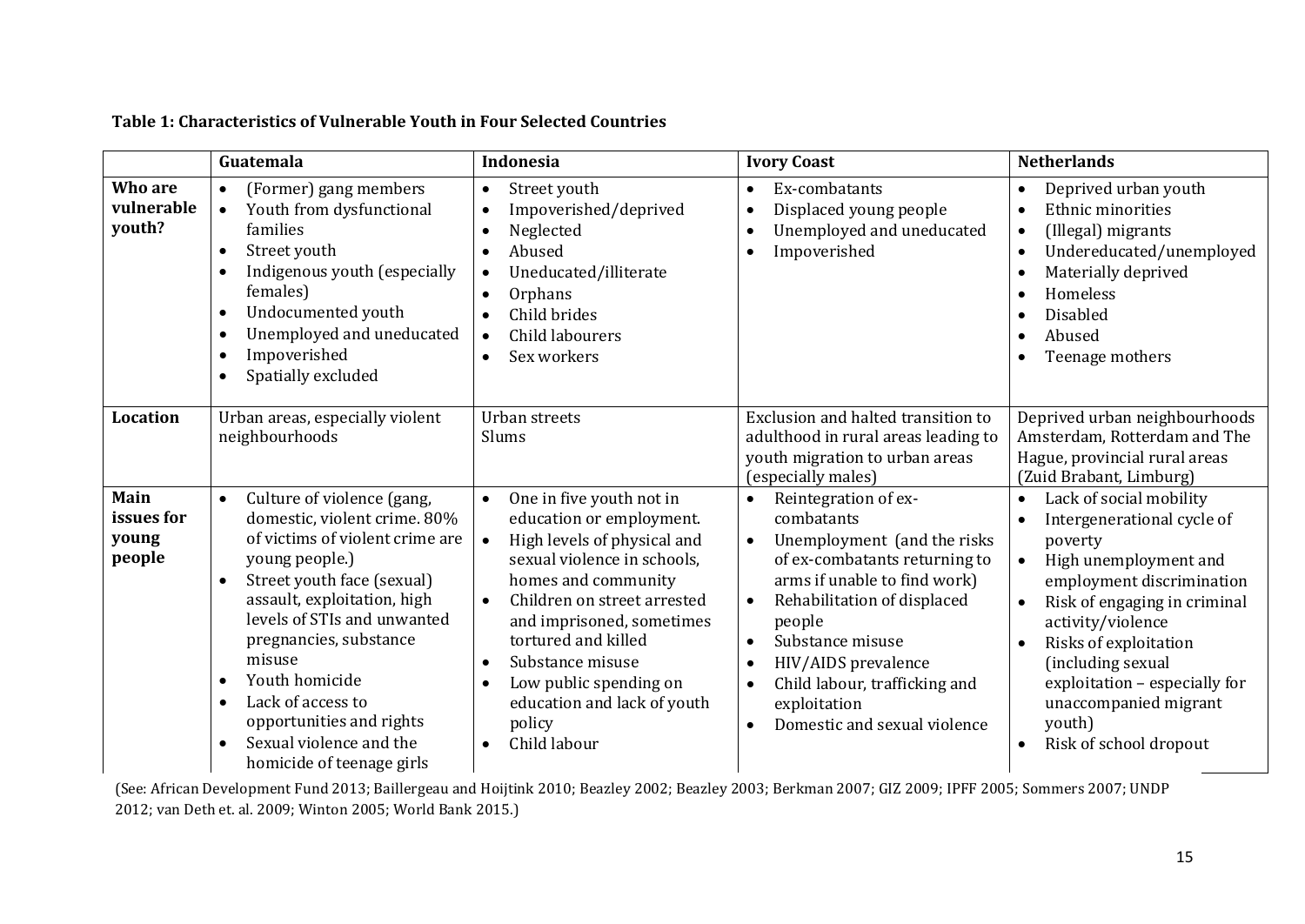# <span id="page-15-0"></span>**4. Research Questions & Methodology**

#### <span id="page-15-1"></span>**4.1 Research Questions**

The main research question is formulated as:

#### *How are vulnerable youth affected by social exclusion in terms of their human wellbeing, employability and social acceptance*?

The following six generic sub-questions are formulated to guide the overall study:

- SQ1. In what ways are vulnerable youth socially excluded, by whom and to what extent?
- SQ2. What are the drivers of social exclusion of vulnerable youth?
- SQ3. How does social exclusion lead to self-exclusion and *vice-versa*?
- SQ4. How does the early experience of being a "vulnerable youth" effect relational movements and connectedness after care?
- SQ5. How do the above answers differ between different subgroups of youth (e.g. gender, age, ethnicity, religion, minority group, etc. care setting)
- SQ6. How do the above answers differ or converge between country contexts?

Country specific questions will be formulated when deciding upon the study location and research setting.

#### <span id="page-15-2"></span>**4.2 Research Methodology**

This research uses a mixed methodology approach, combining qualitative with quantitative data collection and analysis. In order to develop an understanding of the context variables, the social, cultural, political and economic drivers of social exclusion, in-depth interviews will be conducted with caretakers and mentors/teachers/employers of vulnerable youth. Individual interviews, social relational mapping and a number of life-histories will be conducted with vulnerable youth to identify the barriers, constraints and delays in their relational movement towards adulthood and what strategies they use in response. Furthermore, these interviews provide input into the design of vignettes that youth can relate to. Focus groups will be organized with vulnerable youth and their social peers (with input from the social-relational mapping), using the vignette methods of relational images to discuss sensitive issues. Where possible and relevant, different groups of vulnerable youth can be compared across different age groups, gender and locations. A final method will be peer-to-peer filming, to collect image data of the daily life and challenges of vulnerable youth within a particular context and setting. Below is an exposition of the generic data collection methods & tools. Country specific methods and tools will be designed in the process of piloting and implementing the research.

#### *Semi-structured, in-depth interviews with stakeholders*

Semi-structured, in-depth interviews will first be held with approximately eight stakeholders in each country. Depending on the local context, this will include a caregiver, teacher, (future) employer, youth health worker, a mentor, local SOS staff and a member of a local authority responsible for youth affairs. This will allow for an understanding of the local context and an exploration of the social, political, economic and cultural drivers of social exclusion.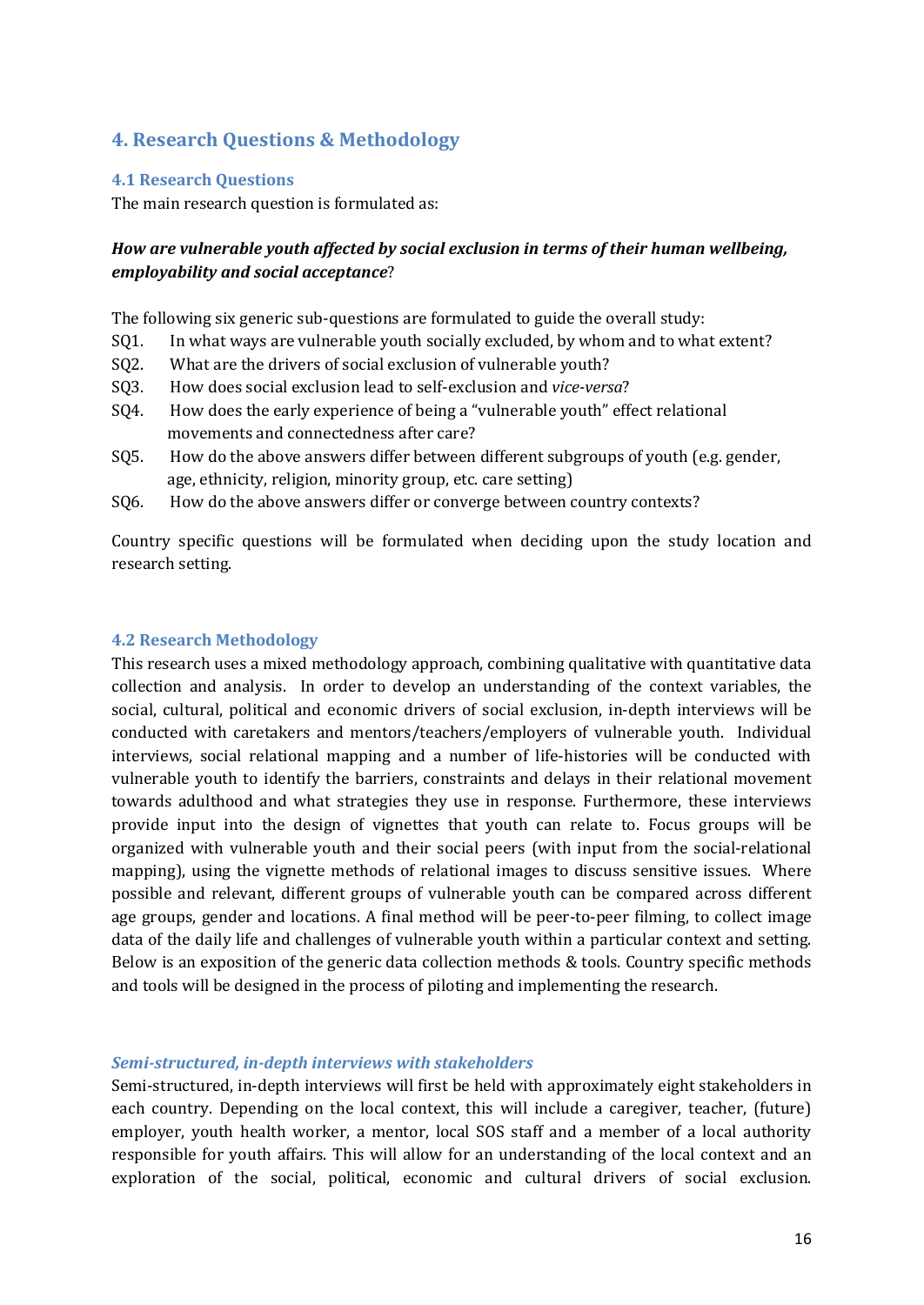Furthermore it will provide insight into perceptions on the social acceptance of vulnerable youth and an investigation into the (two-way) relationship between social exclusion and youth employability. Stakeholders will also be able to inform us on whether they believe there to be differences in social exclusion and relations across different demographics of vulnerable youth.

#### *Structured interviews with vulnerable youth*

Structured interviews will be carried out with 40 – 50 vulnerable youth in each county, ensuring to include different subgroups of youth within each context. Dependent on the context, socialcultural or political characteristics will be taken into account (e.g. religion, minority groups), alongside demographics (e.g. gender, age) and care setting. These interviews will be based on a structured questionnaire with both closed and open questions, facilitating the collection of both qualitative and quantitative data. The interviews will explore the perceptions of young people on their on social in/exclusion (including the relevant drivers), the positive and negative relational movements they have experienced, their connectedness and their wellbeing, and indeed the relationship between these concepts. Lap-tops or mobile phones will be used to carry out the survey questionnaires in the field, allowing for speedy and reliable data entry.

The interview will end with a *social-relational mapping* exercise. Here, with the aid of the interviewer, the respondent will draw the relationships in their life, depicting their connectedness and highlighting which people are most important to them, for example to their sense of wellbeing. The exercise may also highlight strong, but negative relationships in their life, which may affect their relational movement towards connection and inclusion.

#### *Focus Group Discussion*

After the interviews, three to four focus group discussions will also be carried out in each country with a selection of vulnerable youth and their peers. Here, young people with similar characteristics will be grouped (the groupings will be decided upon according to the country context and the themes that arise from the interviews, but could include, for example, gender and ethnicity).These focus groups will allow for both a deeper exploration of concepts and a discussion of more sensitive issues

*Vignettes* will be used during the focus groups. Vignettes are stimuli which participants are asked to respond to. In the current research, these will be vignettes on relational images and scenarios, and participants will be asked to discuss the vignette together. The use of vignettes can be beneficial when discussing sensitive issues such as social exclusion, as the hypothetical situation can make participants feel comfortable in answering questions honestly, rather than in a way considered socially desirable (Schoenberg and Ravdal 2000). However, at the same time it is important to remember that vignette responses are decontextualized and thus may differ from an individual's actual response to a given situation. As such, the vignettes created will be as relevant and realistic to the lives of participants as possible, in order to obtain the most reliable responses (Hughes and Huby 2004). This will be achieved by creating the vignettes after the pilot phase of the study, so that more is known about the country context and the lives of vulnerable youth in that context.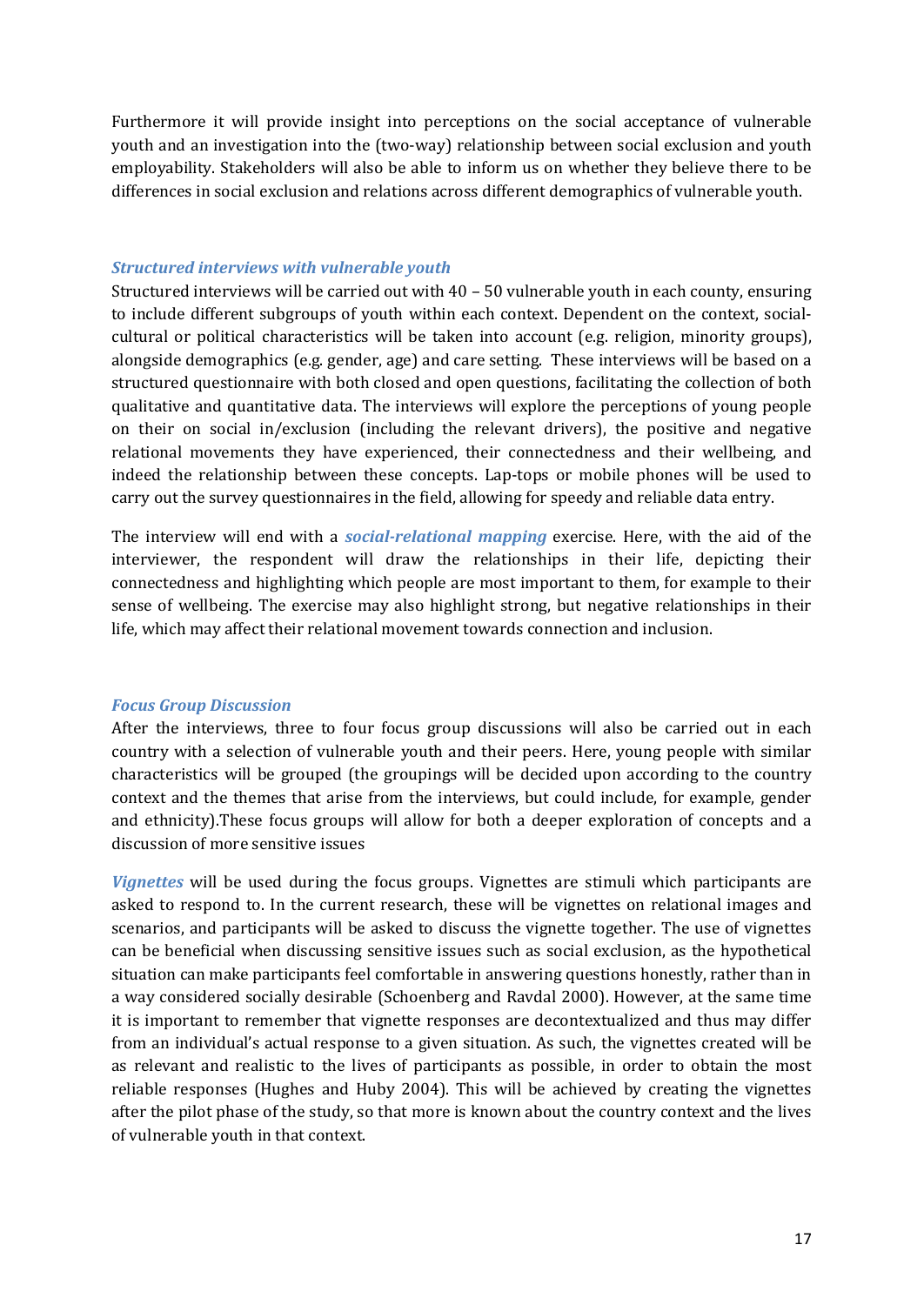#### *Life Histories*

Life histories will be carried out with approximately 10 vulnerable youth in each country. It will be ensured that the 10 young people selected cover the different, relevant characteristics of vulnerable youth within the given context. Life histories give participants the space to explain relevant aspects in the course of their lives. In this research, key elements of a young person's life will be explored including their living conditions, their family or care setting and relationships, their connection to the social environment, their sense of wellbeing over time and their education and employment. Using the life history methodology is especially valuable to the study of social exclusion, as it can enable the exploration of the relational movement of a young person, including movements in and out of connectedness and disconnectedness, barriers and delays in the relational movement and how youth respond to this (including, where relevant, how youth overcome or avoid barriers in order to overcome exclusion).

#### *Peer-to-peer filming*

As a final methodology, peer-to-peer filming will be used. Here, young people will work together and film snap-shots of each other in their day-to-day life. This will give a more personal insight and allow better understanding of vulnerable youths networks', their daily challenges and coping strategies and their lives more broadly. Issues of confidentiality will need important consideration when utilising this methodology, as all those involved in the film should be aware of its purpose and know that it will be viewed by the researchers and not just their peers.

#### *Research ethics*

The study touches upon many sensitive issues of vulnerable populations (children, youth, families at risk of breaking down, caretakers). The ethical guidelines embedded in Child Protection Policies and SOS Codes of Conduct shall therefore always be adhered to by the research team. Furthermore, the research shall be implemented in close consultation with the SOS Children's Villages Directors and National Directors within the selected countries, whilst respecting their existing programmes and working relationships with local communities and stakeholders.

#### *The pilot study*

Before the main research is conducting, there will be a pilot phase in each of the four countries. The purpose of this pilot phase is to facilitate a greater contextual understanding of where the research is taking place and who will be participants in the research. Furthermore it allows the tools to be tested (and adjusted where necessary) to ensure they are best suited for gathering data within the specific country context. As such in the pilot phase of this research, interviews will be carried out with a selection of vulnerable youth, their caregivers and SOS staff. At least one life history and one focus group will also be carried out in each country.

The pilot phase will also allow us to identify and build relationships with those who have the potential to be local research collaborators and research assistants during the main phase of the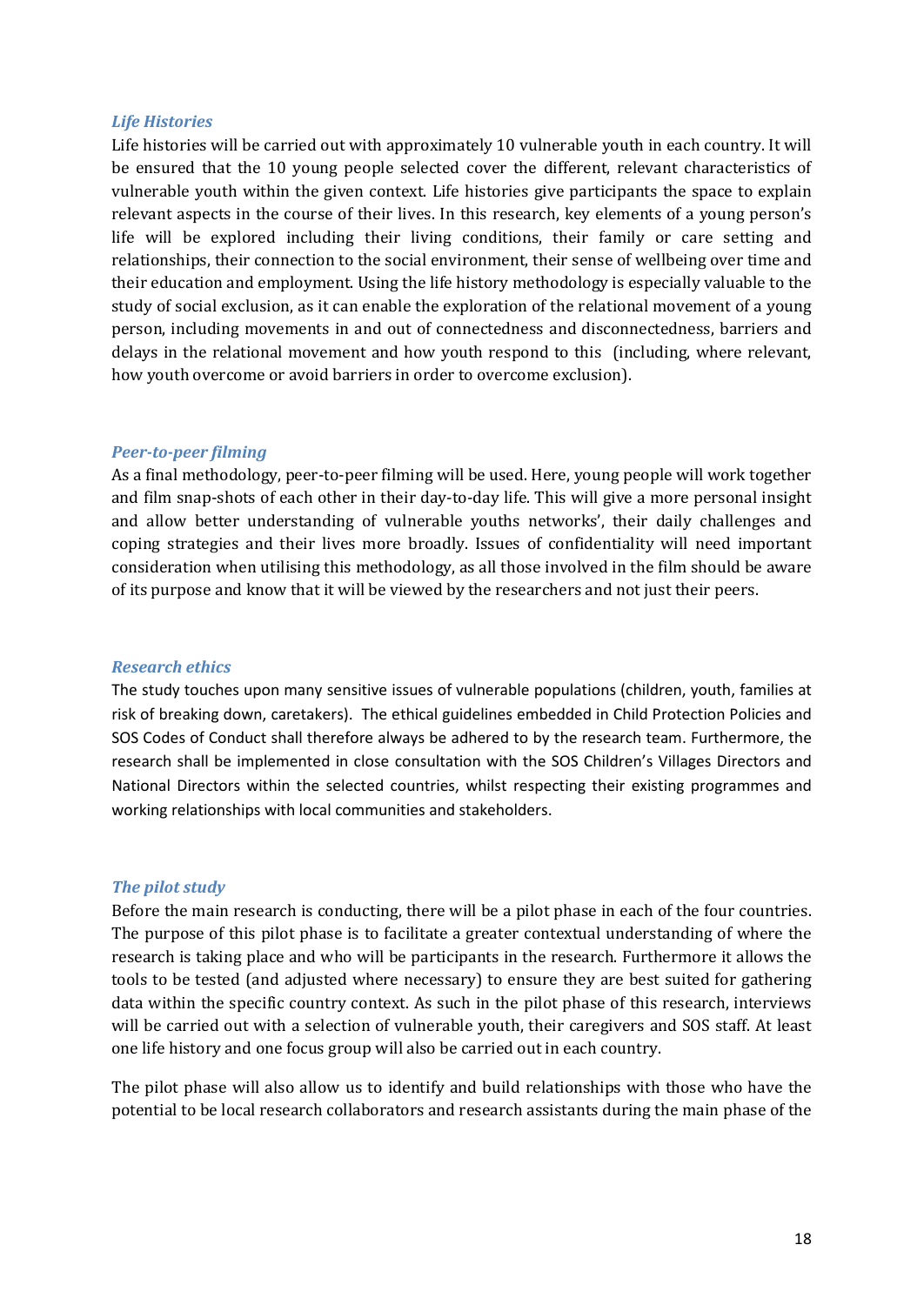study. This will be followed-up by a training workshop of local research collaborators at the start of the full research implementation in each country.[4](#page-18-1)

# <span id="page-18-0"></span>**5. Time-line of Research Activities**

| <b>Activity</b>                       | <b>Involvement by UvA</b> | Deadline/period      |
|---------------------------------------|---------------------------|----------------------|
| Literature review (WP1)               | IJvA                      | December 2015-       |
|                                       |                           | January 2016         |
| <b>Presentation Literature Review</b> | UvA & SOS Netherlands     | 10 February 2016     |
| Establishment of contacts &           | UvA & Local partners via  | March - June 2016    |
| exchange of information with          | introduction by SOS-      |                      |
| country offices; context              | Netherlands and UvA       |                      |
| information; characteristics of       | network                   |                      |
| vulnerable youth                      |                           |                      |
| <b>Presentation Research Design</b>   | UvA & SOS-Netherlands     | 6 April 2016         |
| <b>Finalization Research Design</b>   | <b>UvA</b>                | 15 April 2016        |
| (WP2)                                 |                           |                      |
| SOS Internal Distribution of          | UvA & SOS-Netherlands     |                      |
| Research Design                       | & International           |                      |
| Methodology tailor-made to local      | UvA & Local partners      | 15 May 2016          |
| partners (WP3)                        |                           |                      |
| Preparations pilot studies            | UvA & Local partners      | June 2016            |
| Pilot studies in 4 countries &        | UvA & Local partners      | June-September/      |
| interim report (WP4)                  |                           | October 2016         |
| Full study implementation (WP5)       | UvA & Local partners      | October-January 2017 |
| Data analysis and write-up of 4       | <b>UvA</b>                | January-May 2017     |
| country reports (WP6)                 |                           |                      |
| Synthesis report and integration      | <b>UvA</b>                | June-September 2017  |
| with M&E Strategy (WP7)               |                           |                      |
| Lessons learnt & implications for     | All                       | October-December     |
| SOS programmes                        |                           | 2017                 |

<span id="page-18-1"></span><sup>&</sup>lt;sup>4</sup> We are currently exploring how to organize this efficiently within budget limits. Some preparatory work could already be done over a distance by setting-up an international webinar session involving all local research collaborators and the project leaders together.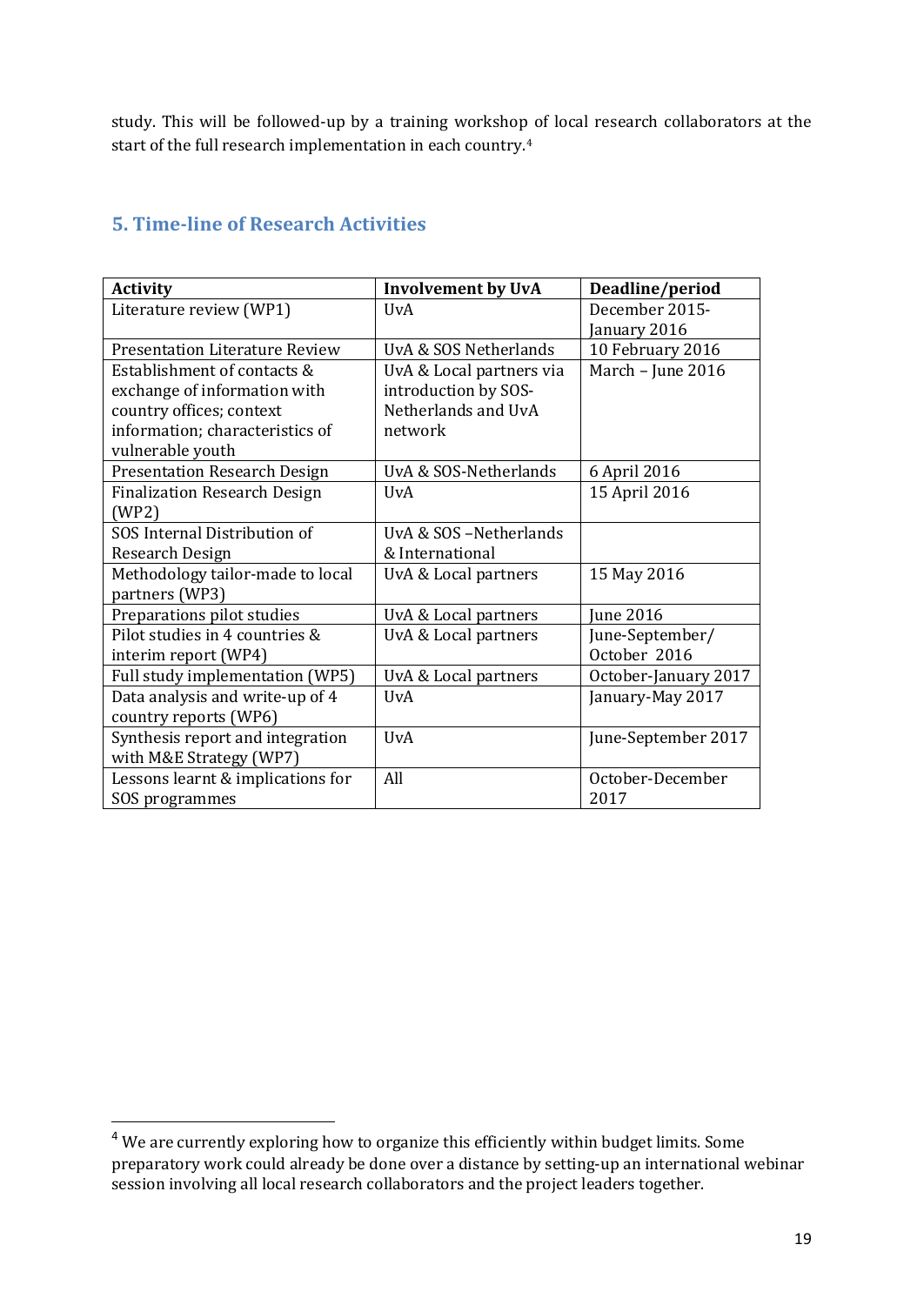# <span id="page-19-0"></span>**6. References**

African Development Fund. 2013. *Programme: youth employability and insertion support programme (PAAEIJ) Appraisal Report*. OSHD Department.

Alston, M. and Kent, J. 2009. Generation X-pendable: The social exclusion of rural and remote young people. *Journal of Sociology*, *45*(1), pp.89-107.

Andriessen, I. et. al. 2015. *Afkomst Afgewezen.* Den Haag: SCP.

Baillergeau, E. Hoijtink, M. 2010. Youth work and youth at risk" in the Netherlands. *Sociétés et jeunesses en difficulté.* Available at[: http://sejed.revues.org/6647.](http://sejed.revues.org/6647)

Barker, Chris. 2005. *Cultural Studies: Theory and Practice*. London: Sage

Barnardo's. 2006. Failed by the system: The views of young care leavers on their educational experiences. London: Barnardo's.

Beall, J. Piron, L. 2005. *DFID Social Exclusion Review.* London: Department of International Development.

Beazely, H. 2003. "The Construction and Protection of Individual and Collective Identities by Street Children and Youth in Indonesia." *Children, Youth and Environments* 13(1), pp. 105 – 133.

Beazley, H. 2002. 'Vagrants Wearing Make-up': Negotiating Spaceson the Streets of Yogyakarta, Indonesia. *Urban Studies* 39(9), pp. 1665 – 1683.

Berkman, H. 2007. *Social exclusion and violence in Latin America and the Caribbean, Working paper*. Inter-American Development Bank, Research Department, No. 61.

Bynner, J. 2001. Childhood risks and protective factors in social exclusion. *Children and Society* 15(5), pp. 285 – 301.

Bynner, J. Parsons, S. 2002. Social Exclusion and the Transition from School to Work: The Case of Young People Not in Education, Employment, or Training (NEET). *Journal of Vocational Behaviour* 60(2), pp. 289 - 309.

Chirwa, W. 2002. Social Exclusion and Inclusion: Challenge to Orphan Care in Malawi. *Nordic Journal of African Studies* 11(1), pp. 93 – 113.

Colley, H. 2001. Problems with 'Bridging the Gap': the reversal of structure and agency in addressing social exclusion. *Critical Social Policy* 21(3), pp. 337 – 361.

Colley, H. 2003. Engagement mentoring for socially excluded youth: problematising an 'holistic' approach to creating employability through the transformation of habitus. *British Journal of Guidance and Counselling* 31(1), pp. 77-100.

Comstock et al. 2008. Relational-Cultural Theory: A Frameworkfor Bridging Relational, Multicultural and Social Justice Competencies. *Journal of Counselling & Development* 86, pp. 279 – 28.

DFID 2005. Reducing poverty by tackling social exclusion. London: DFID.

Fraser, N. 1995. From Redistribution to Recognition? Dilemmas of Justice in a 'Post-Socialist' Age. *New Left Review* I, pp. 212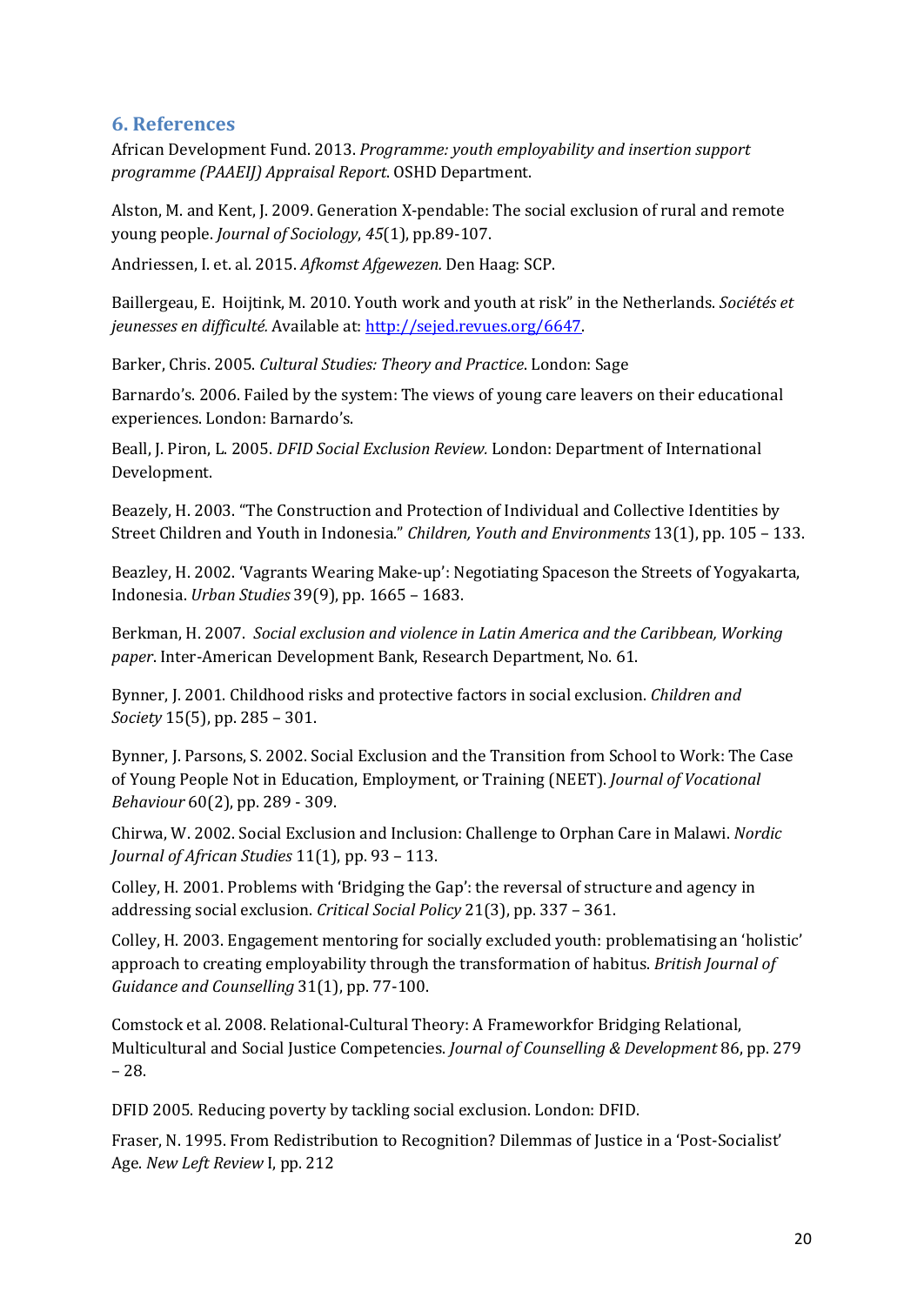Fraser, N. 1997. From Redistribution to Recognition?:Dilemmas of Justice in a 'Postsocialist' Age. In: *Justice Interruptus: Critical Reflections on the "Postsocialist" Condition".* Pp. 11-40. New York and London: Routledge

Fraser, N. 2005. Reframing Justice in a Globalizing World. *New Left Review*, pp. 69-88.

Frimpong Manso, K. 2012. Preparation for Young People Leaving Care: The Case of SOS Children's Village, Ghana. *Child Care in Practice* 18(4), pp. 341 – 356.

G4-User. 2014. *Sociaal Uitgesloten in de Grote Stad*. Utrecht: Gemeente Utrecht.

Gaetz, S., 2004. Safe streets for whom? Homeless youth, social exclusion, and criminal victimization. *Canadian Journal of Criminology and Criminal Justice*, *46*(4), pp.423-456.

Gemeente Amsterdam. 2015. Aanvalsplan Jeugdwerkeloosheid 2015-2018' (last accessed on 5 April, 2016[: https://www.amsterdam.nl/werk](https://www.amsterdam.nl/werk-inkomen/jongerenpunt/initiatieven2015/)[inkomen/jongerenpunt/initiatieven2015/\)](https://www.amsterdam.nl/werk-inkomen/jongerenpunt/initiatieven2015/).

GGD-Zuidoost Brabant. 2014. *Monitor Sociaal Kwetsbare Groepen.* Helmond: GGD-Zuidoost Brabant.

GIZ. 2009. Reintegration of ex-combatants and vulnerable youth into civil society. GIZ. Available at[: https://www.giz.de/en/worldwide/19298.html](https://www.giz.de/en/worldwide/19298.html)

Graaf-Zijk, M. et. al. 2015. *De Onderkant van de Arbeidsmarkt in 2025*. Den Haag: SCP.

HM Government 2013. *Care Leaver Strategy. A cross-departmental strategy for young people leaving care.* London: UK Government.

Honwana, A. 2014. Waithood, Restricted Futures and Youth Protests in Africa. Presentation at: Symposium on Youth Research and Development 10th April 2014. The Hague.

Hughes, R. Huby, M. 2004. The construction and interpretation of vignettes in social research. Social *Work & Social Sciences Review* 11(1), pp. 36 – 51.

IPFF. 2005. *Reaching vulnerable youth: providing SRH services to street kids in Guatemala and Bolivia.* New York: IPFF.

Johnston, L. et al. 2000. Snakes & Ladders. Young people, transitions and social exclusion.

Marrock, C. 2008. Grappling with youth employability in South Africa. Human Sciences Research Council

McGregor, J.A. 2007. Researching Human Wellbeing: From Concepts to Methodology, in I. Gough and J.A. McGregor (eds.), *Wellbeing in Developing Countries: From Theory to Research*, Cambridge, Cambridge University Press.

Merens, A. Brakel, M, van den*.* 2014. *Emancipatiemonitor.* Den Haag: SCP and CBS.

Miller, J. B., & Stiver, I. P. 1997. *The healing connection: How women form relationships in therapy and in life.* Boston: Beacon Press.

Paolini, G. 2013. *Youth Exclusion and Lessons from Youth Work.* Brussels: European Commission

Pouw, N.R.M. & Hodgkinson, K. 2016. *SOS Children's Villages Literature Review: The Social Exclusion of (Vulnerable) Youth.* Available on-line: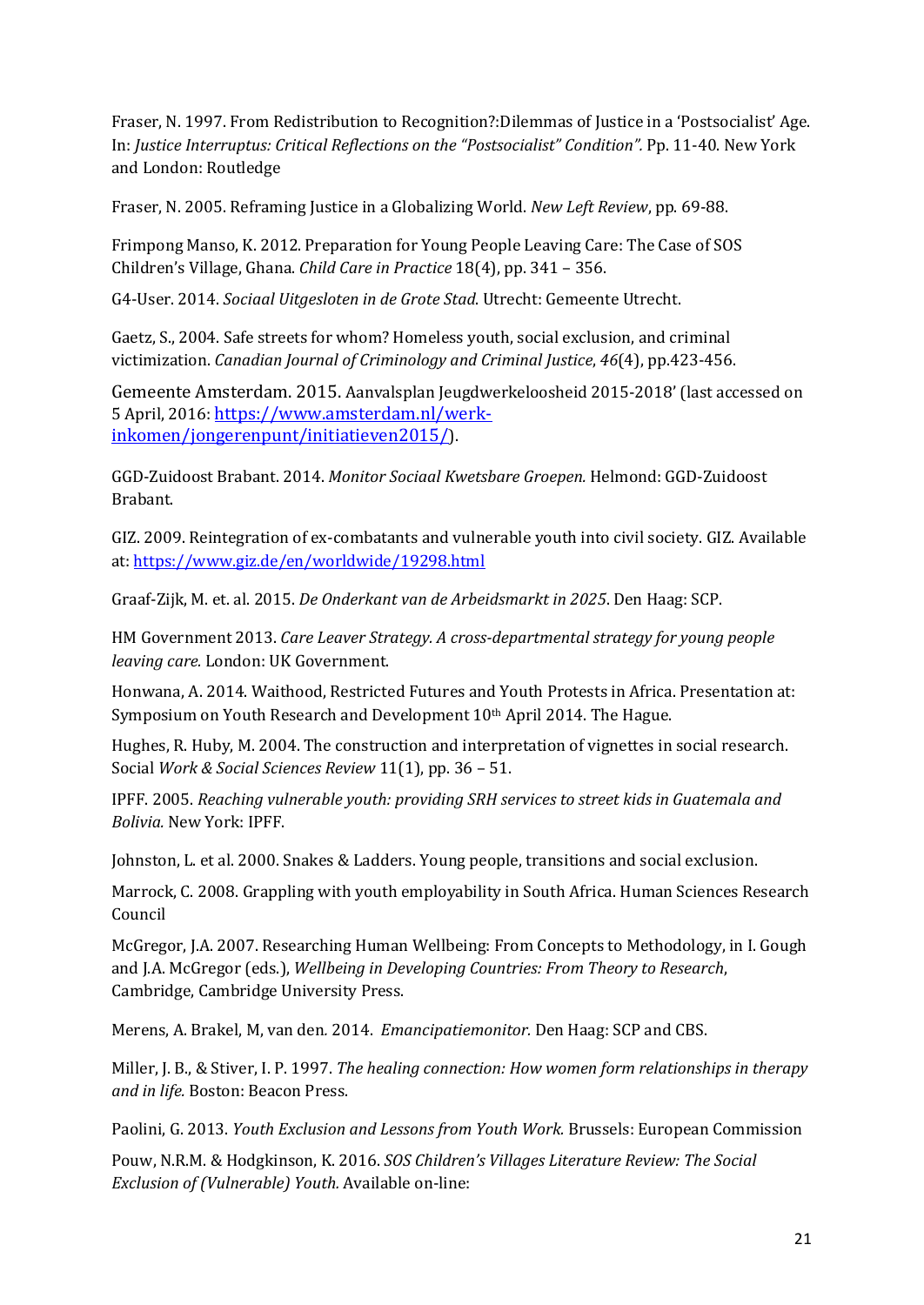[https://www.researchgate.net/publication/296834320\\_Social\\_Exclusion\\_of\\_Vulnerable\\_Youth\\_](https://www.researchgate.net/publication/296834320_Social_Exclusion_of_Vulnerable_Youth_-_Literature_Review) [-\\_Literature\\_Review](https://www.researchgate.net/publication/296834320_Social_Exclusion_of_Vulnerable_Youth_-_Literature_Review) DOI: 10.13140/RG.2.1.4954.6009

Raffo, C. Reeves, M. 2000 Youth Transitions and Social Exclusion: Developments in Social Capital Theory. Journal of Youth Studies 3(2), pp. 147 - 166.

Roest, A. Lokhorst, A. Vrooman, C. 2010. *Sociale Uitsluiting bij Kinderen.* Den Haag: SCP.

Savelsberg, H.J. Martin-Giles, B. 2008. Young people on the margins: Australian studies of social exclusion. *Journal of Youth Studies* 11(1)*,* pp. 17 - 31.

Schoenberg, N. Ravdal, H. 2000. Usinf vignettes in awareness and atitudinal research. *International Journal of Social Research Methodology* 3(1), pp. 43 – 74.

SCP (2015) *De Onderkant van de Arbeidsmarkt in 2025*. Den Haag: SCP

Sommers, M. 2007. *West Africa's Youth Employment Challenge. The Case of Guinea, Liberia, Sierra Leone and Côte d'Ivoire.* United Nations Industrial Development Organization (UNIDO).

SOS Children's Villages Côte d'Ivoire. 2015. *Annual Report*. SOS Children's Villages.

SOS Children's Villages Guatemala. 2015. *Annual Report*. SOS Children's Villages.

SOS Children's Villages Indonesia. 2015. *Annual Report*. SOS Children's Villages.

Stein, M. 2006. Research review: young people leaving care. *Child and Family Social Work* 11(3), pp. 273 -279.

Stein, M. 2006. Research review: young people leaving care. *Child and Family Social Work* 11(3), pp. 273 -279.

Susinos, T. 2008. 'Tell me in your own words': disabling barriers and social exclusion in young persons. *Disability and Society* 22(2), pp. 117 - 127.

Thompson, R. 2011. Individualisation and social exclusion: the case of young people not in education, employment or training. Oxford Review of Education 37(6), pp. 785 - 802.

Thompson, R. 2011. Individualisation and social exclusion: the case of young people not in education, employment or training. *Oxford Review of Education* 37(6), pp. 785 - 802.

Ucembe, S. 2013. Exploring the Nexus between Social Capital and Individual Biographies of "Care leavers" in Nairobi, Kenya: A Life Course Perspective. Masters Thesis, The Hague: Netherlands.

UN General Assembly 2010. *Guidelines for the Alternative Care of Children A/RES/64/142.*  Available at[: http://www.unicef.org/protection/alternative\\_care\\_Guidelines-English.pdf](http://www.unicef.org/protection/alternative_care_Guidelines-English.pdf)

UNDP. 2012. *UNDP warns that poverty, exclusion, violence are destroying Guatemalan youth*. 24th July 2012. UNDP. Available at:

[http://www.undp.org/content/undp/en/home/presscenter/articles/2012/07/24/guatemala](http://www.undp.org/content/undp/en/home/presscenter/articles/2012/07/24/guatemala-la-pobreza-la-exclusion-y-la-violencia-abaten-a-la-juventud.html)[la-pobreza-la-exclusion-y-la-violencia-abaten-a-la-juventud.html](http://www.undp.org/content/undp/en/home/presscenter/articles/2012/07/24/guatemala-la-pobreza-la-exclusion-y-la-violencia-abaten-a-la-juventud.html)

United Nations 2015. *Transforming our World: The 2030 Agenda for Sustainable Development. A/RES/70/1.* Available at:

<https://sustainabledevelopment.un.org/post2015/transformingourworld/publication>